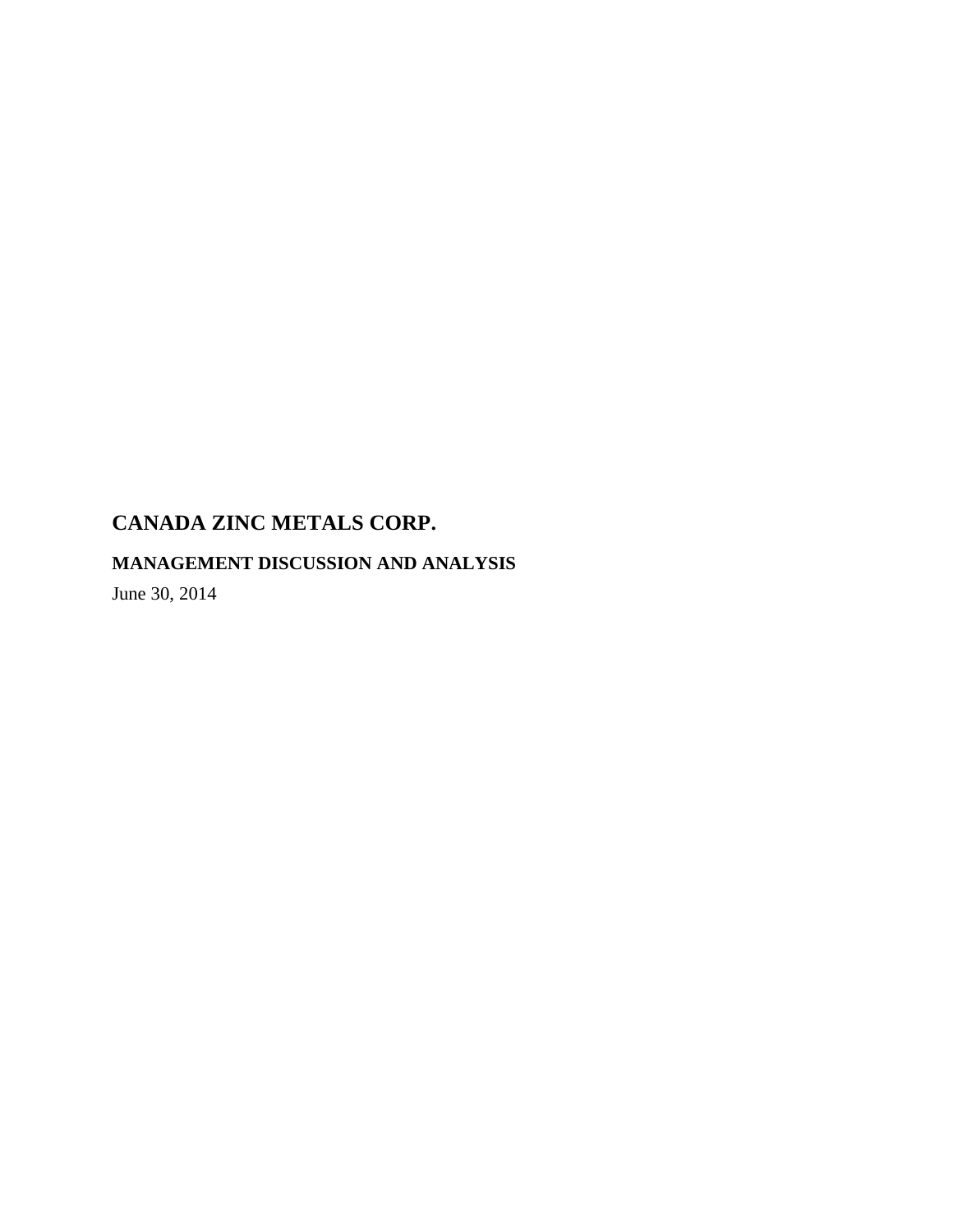Management Discussion and Analysis, page 1 June 30, 2014

## **1.1 Date**

This Management Discussion and Analysis ("MD&A") of Canada Zinc Metals Corp. ("Canada Zinc Metals" or the "Company") has been prepared by management as of October 28, 2014 and should be read in conjunction with the consolidated audited financial statements and related notes thereto of the Company for the years ended June 30, 2014 and 2013, which were prepared in accordance with International Financial Reporting Standards ("IFRS") as issued by the International Accounting Standards Board ("IASB") and International Financial Reporting Interpretations Committee ("IFRIC").

The Company is presently a "Venture Issuer", as defined in NI 51-102.

This MD&A may contain "forward-looking statements" which reflect the Company's current expectations regarding the future results of operations, performance and achievements of the issuer, including potential business or mineral property acquisitions and negotiation and closing of future financings. The issuer has tried, wherever possible, to identify these forward-looking statements by, among other things, using words such as "anticipate," "believe," "estimate," "expect" and similar expressions.

These forward-looking statements include statements regarding the success of exploration activities, permitting time lines, the requirements of future capital, drill results and the estimation of mineral resources and reserves. These statements involve known and unknown risks, uncertainties and other factors including but not limited to changes in commodity prices and, particularly, zinc prices, access to skilled personnel, results of exploration and development activities, uninsured risks, regulatory changes, defects in title, availability of materials and equipment, timeliness of government approvals, actual performance of facilities, equipment and processes relative to specifications and expectations and unanticipated environmental impacts on operations that may cause actual results or events to differ materially from those anticipated in such forward-looking statements. The Company believes that the expectations reflected in those forward-looking statements are reasonable, but no assurance can be given that these expectations will prove to be correct and such forward-looking statements contained into this report should not be unduly relied upon. The statements reflect the current beliefs of the management of the Company, and are based on currently available information. Actual results and developments are likely to differ, and may differ materially, from those expressed or implied by the forward-looking statements contained in this report. Readers should not place undue reliance on forward-looking statements as the plans, intentions or expectations upon which they are based might not occur.

## **1.2 Overall Performance**

The Company was incorporated under the laws of the Province of British Columbia on February 10, 1988. The Company operates in one business segment, that being the exploration and development of mineral properties in Canada. As at the date hereof, the Company has mining interests in properties located in British Columbia.

Significant events and operating highlights for the year ended June 30, 2014 and up to the date of these MD&A :

• The Company entered into an option agreement (the "Agreement") with Teck Resources Limited ("Teck" TSX: TCK.B) that would see Teck acquire up to a 70% interest in the Pie, Cirque East and the Yuen properties. The transaction was approved by the TSX Venture Exchange ("TSXV") as announced by the Company on September 17, 2013.

Teck had the right under the Agreement to assign its rights to a 50/50 joint venture between Teck and Korea Zinc ("T-KZ JV"). The Company received a formal Notice of Participation on October 30, 2013 from Korea Zinc Co., Ltd ("Korea Zinc") that Korea Zinc will participate in the Agreement regarding the Pie, Cirque East and Yuen properties.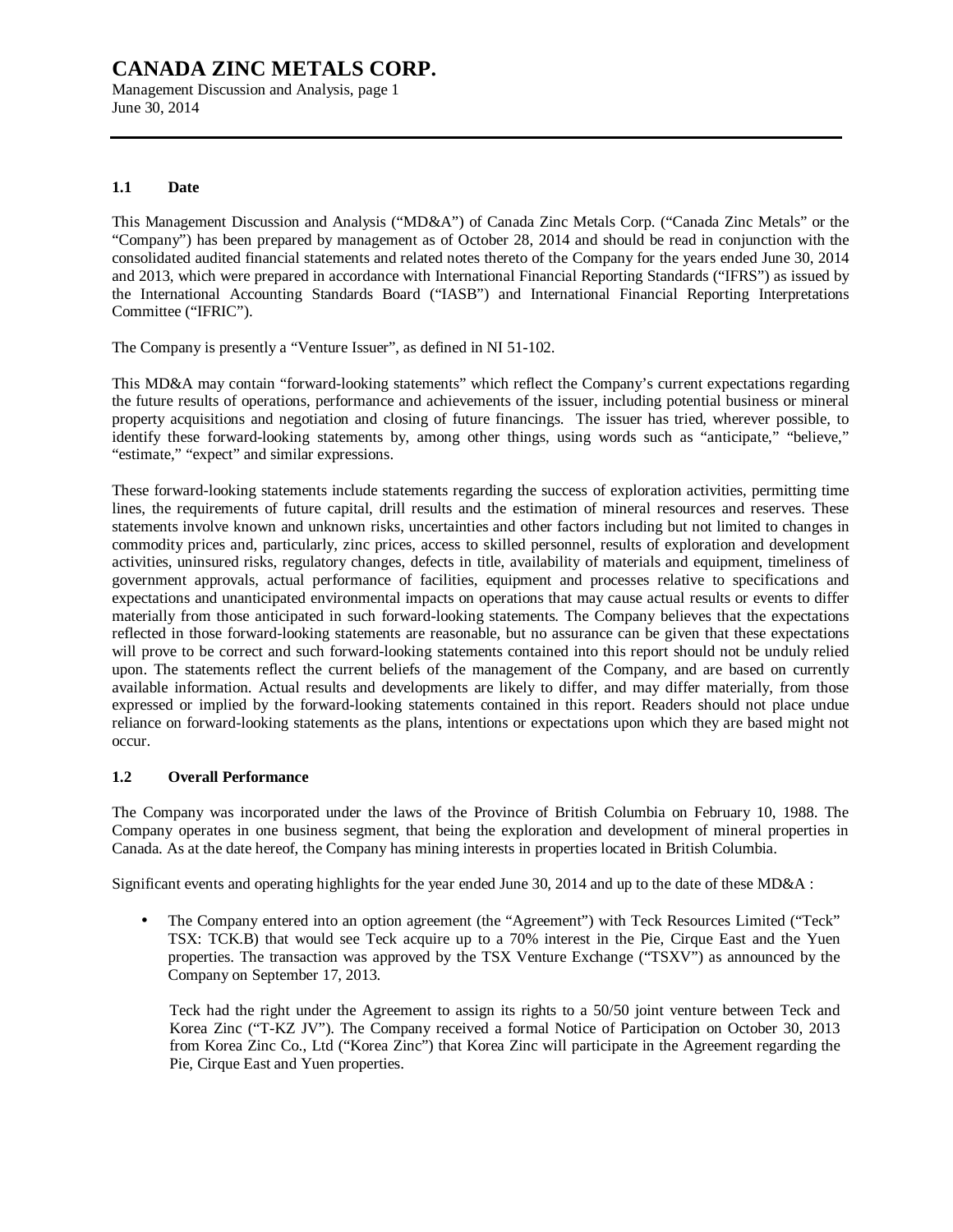Management Discussion and Analysis, page 2 June 30, 2014

- In September 2013, the Company completed a private placement with Teck for 1,250,000 units of Canada Zinc Metals at a price per unit of \$0.40 per unit, resulting in a total subscription of \$500,000. Each unit consists of one common share and one share purchase warrant that will entitle Teck to purchase one additional common share of Canada Zinc Metals within 24 months at a price of \$0.40 per share.
- In December 2013, the Company completed a flow-through private placement of 2,112,600 common shares at a price of \$0.40 per share for gross proceeds of \$845,040. The proceeds were used for the 2014 exploration program at the Akie SEDEX zinc-lead property and to explore the Kechika Regional project.
- In February 2014, the Company completed a flow-through private placement of 1,739,630 common shares at a price of \$0.575 per share for gross proceeds of \$1,000,287.
- In February 2014, the Company also completed a private placement of 200,000 units at a price of \$0.50 per unit for gross proceeds of \$100,000. Each unit consisted of one common share and one-half share purchase warrant of the Company. Each whole warrant entitles the holder to purchase one additional common share at a price of \$0.75 for a period of 18 months from closing.
- The Company received a 3-Year extension of its Akie Underground Exploration Permit to December 2017. The original underground exploration permit had an expiry date of December 2014. The approval was received from the BC Ministry of Energy and Mines and will allow the Company time to execute the planned underground drill program over the next several years without the need for a permit revision or amendment.
- During the 2014 exploration season, the Company completed eight HQ diamond drill holes on the Cardiac Creek deposit, totaling 2,855 metres. The drilling focused on targets along the up-dip, northwest and southeast areas of the deposit with the objective of expanding the boundary of the internal high grade core as well as expanding the overall perimeter of the deposit. A total of 715 sawn core samples, including industry standard QA/QC samples. Detailed analysis is included in 2014 Diamond Drilling Program section below.
- The Company formally signed a tripartite Exploration Cooperation and Benefit Agreement with the Kwadacha First Nation and the Tsay Keh Dene First Nation. The agreement covers all exploration and related activities on the Akie property which is a shared area within the respective traditional lands of the Tsay Keh Dene and Kwadacha First Nations, the two communities closest to the Akie property. The general purpose of the agreement is to enhance understanding and cooperation between the First Nations and the Company regarding the exploration programs and contribute to the programs' overall success. The agreement is also designed to mitigate any effects of the exploration programs on the traditional lands of the First Nations and foster a relationship based on mutual respect, trust, benefit and certainty for all parties.
- The Company staked additional mineral claims associated with its 100% owned Kechika Regional Project. The new property, designated Yuen North, lies between and is contiguous with the Mt. Alcock property to the north, and the Yuen property to the south.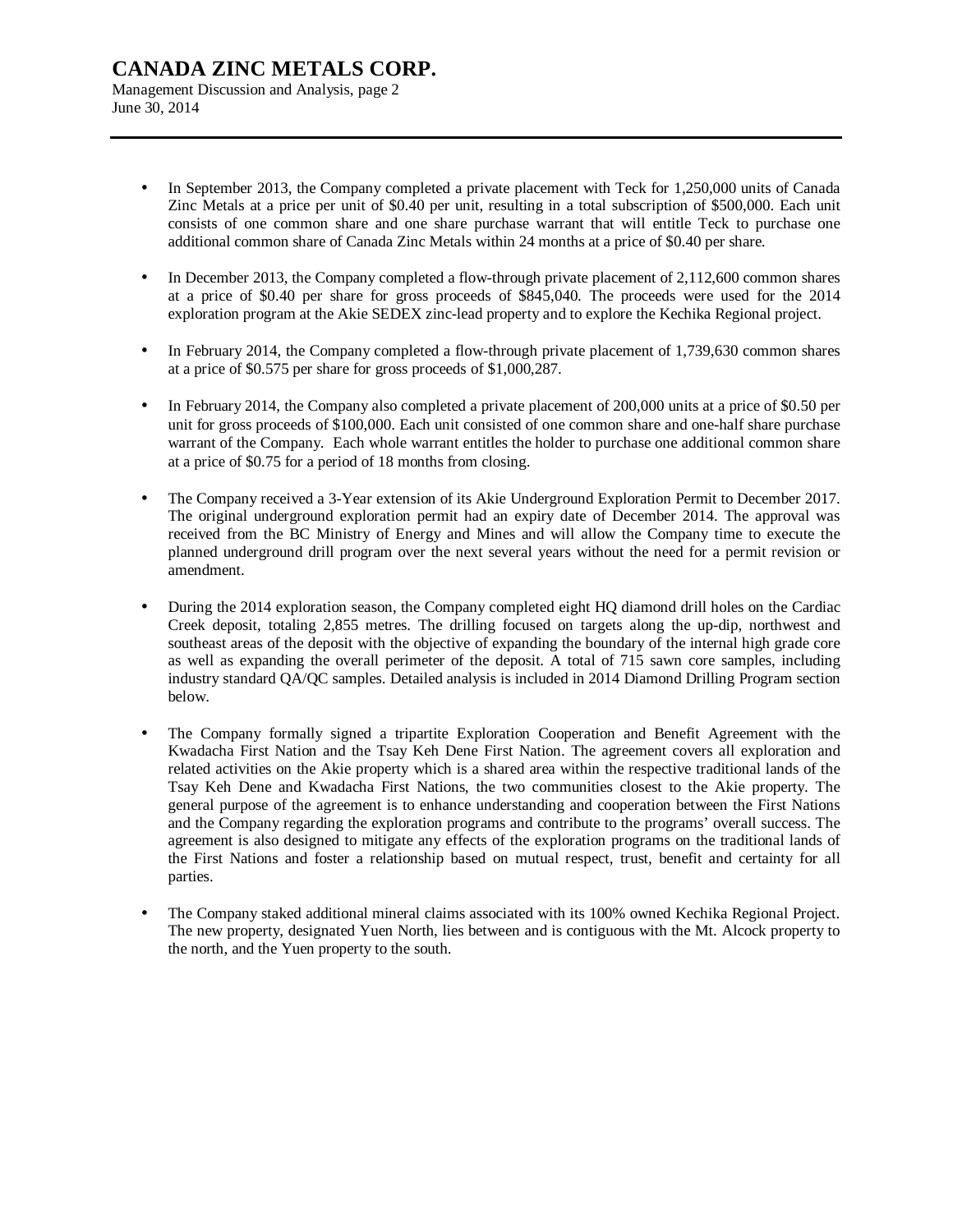Management Discussion and Analysis, page 3 June 30, 2014

### **AKIE PROPERTY, KECHIKA TROUGH DISTRICT, BC (zinc, lead, silver)**

The Company holds a 100% interest in the Akie Property, which is located approximately 260 kilometers northnorthwest of the town of Mackenzie in northeastern British Columbia.

The Akie zinc-lead-silver property is situated within the Kechika Trough, the southernmost extension of the regionally extensive Paleozoic Selwyn Basin, one of the most prolific sedimentary basins in the world for the occurrence of sedimentary exhalative (SEDEX ) zinc-lead-silver deposits and stratiform barite deposits.

Drilling on the Akie property by Inmet Mining Corporation during the period 1994 to 1996 and by Canada Zinc Metals since 2005 has identified a significant deposit of SEDEX-style zinc-lead-silver mineralization named the Cardiac Creek deposit. The deposit is hosted by variably siliceous, fine grained clastic rocks of the middle to late Devonian Gunsteel Formation, the same host formation for other known deposits in the district, including Teck Resources/Korea Zinc's jointly-owned Cirque deposit, located about 20 kilometres to the northwest.

In the spring of 2012, the Company re-engaged Rob Sim, P. Geo., to evaluate, calculate and produce an updated 43- 101 compliant resource for the Cardiac Creek deposit. Robert Sim is an independent consultant and served as the Qualified Person responsible for the preparation of the 2012 NI 43-101 Technical Report on the Akie Project and is responsible for the 2008 and 2012 mineral resource estimates for the Cardiac Creek deposit.

The technical report, entitled "NI 43-101 Technical Report Akie Zinc-Lead-Silver Project, British Columbia, Canada" and dated March 14, 2012, can be found on SEDAR ([www.sedar.com\).](http://www.sedar.com)) The report updated the work done by the Company since May of 2008, the date of the previous 43-101 compliant resource calculation. The new resource builds on surface diamond drilling completed by the Company during the period mid-2008 to the end of 2011 and establishes the Cardiac Creek deposit as one of the premier undeveloped zinc-rich base metal projects in the world.

The Company has outlined a NI 43-101 compliant mineral resource including an indicated resource of 12.7 million tonnes grading 8.4% zinc, 1.7% lead and 13.7 g/t silver (at a 5% zinc cut-off grade) and an inferred resource of 16.3 million tonnes grading 7.4% zinc, 1.3% lead and 11.6 g/t silver (at a 5% zinc cut-off grade). Using this estimate, the deposit contains 2.4 billion pounds of zinc, 472 million pounds of lead and 5.6 million ounces of silver in the indicated category, and 2.6 billion pounds of zinc, 482 million pounds of lead and 6.1 million ounces of silver in the inferred category (at 5% zinc cut-off).

| <b>Cut-off Grade</b><br>$(Zn\% )$ | ktonnes | $\mathbf{Zn}$ (%) | Pb $(\%)$ | Ag (gpt)    | Combined Zn +<br>Pb $(\%)$ |
|-----------------------------------|---------|-------------------|-----------|-------------|----------------------------|
| <b>Indicated</b>                  |         |                   |           |             |                            |
| 2                                 | 20,088  | 6.59              | 1.31      | 11.2        | 7.90                       |
| 3                                 | 17,683  | 7.15              | 1.43      | 12.0        | 8.58                       |
| 4                                 | 15,195  | 7.75              | 1.56      | 12.8        | 9.31                       |
| 5                                 | 12,731  | 8.38              | 1.68      | 13.7        | 10.06                      |
| 6                                 | 10,342  | 9.05              | 1.81      | 14.6        | 10.86                      |
| 7                                 | 7,798   | 9.89              | 1.98      | 15.6        | 11.87                      |
| <b>Inferred</b>                   |         |                   |           |             |                            |
| 2                                 | 48,102  | 4.62              | 0.83      | 8.1         | 5.63                       |
| 3                                 | 33,016  | 5.61              | 1.02      | 9.4         | 6.63                       |
| 4                                 | 23,278  | 6.50              | 1.19      | 10.5        | 7.69                       |
| 5                                 | 16,287  | 7.38              | 1.34      | <b>11.6</b> | 8.72                       |
| 6                                 | 11,026  | 8.28              | 1.50      | 12.5        | 9.78                       |
| 7                                 | 7,092   | 9.29              | 1.67      | 13.7        | 10.96                      |

#### **Cardiac Creek Deposit: Mineral Resource Summary**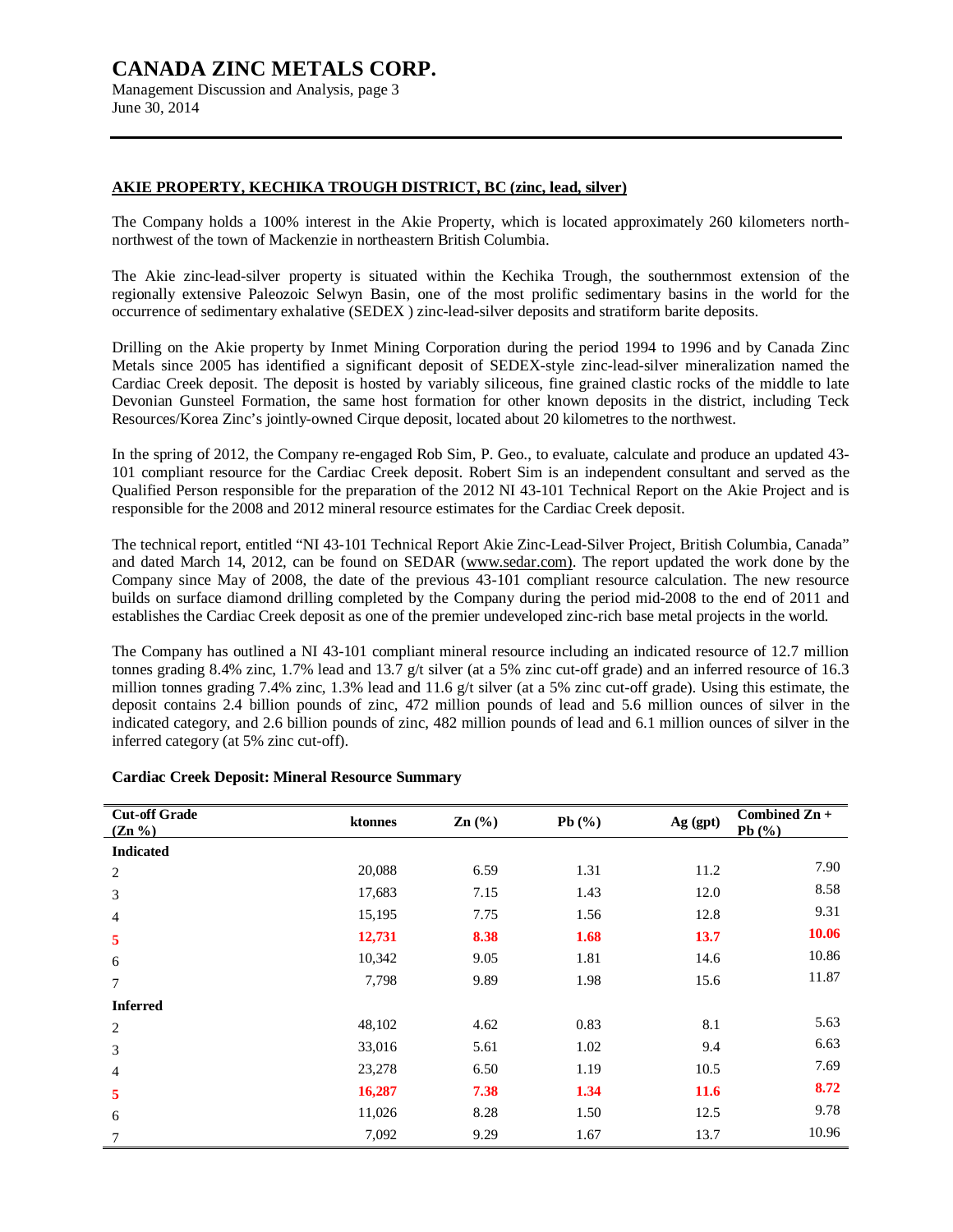Management Discussion and Analysis, page 4 June 30, 2014

(1) "Base case" cut-off grade of 5% Zn highlighted in table

(2) Mineral resources are not mineral reserves as the economic viability has not been demonstrated.

The deposit remains open at depth and along strike. Further delineation and exploration drilling is being considered using both surface drilling and planned underground drilling stations located in the footwall of the deposit on the 950 metre elevation. All permitting and engineering designs are complete and in-hand in order to commence the underground drill program.

#### **2014 Diamond Drilling Program**

The Company completed 8 HQ diamond drill holes on the Cardiac Creek deposit, totaling 2,855 metres. The drilling focused on targets along the up-dip, northwest and southeast areas of the deposit with the objective of expanding the boundary of the internal high grade core as well as expanding the overall perimeter of the deposit. A total of 715 sawn core samples, including industry standard QA/QC samples, were taken and submitted to Acme Labs in Vancouver BC, an ISO 9001 and 17025 certified assay and geochemical analytical lab. No systematic issues were identified during the QA/QC process and as part of its QA/QC program the Company has sent a select number of samples to an independent laboratory for confirmation purposes.

Highlights from the 2014 drilling program are tabulated below.

| Hole-ID               | From (m)         | To(m)            | True Width (m)* | $\text{Zn}$ (%) | Pb(%)        | $Ag (g/t)^{\dagger}$ | $\mathbf{Zn+Pb}$ (%) |
|-----------------------|------------------|------------------|-----------------|-----------------|--------------|----------------------|----------------------|
| A-14-111              | 305.44           | 351.41           | 34.75           | 4.80            | 0.78         | 9.80                 | 5.58                 |
| including             | 317.00           | 340.16           | 17.51           | 7.39            | 1.15         | 10.91                | 8.54                 |
| including             | 317.85           | 330.34           | 9.44            | 8.93            | 1.25         | 10.54                | 10.18                |
| including<br>A-14-112 | 319.90<br>337.15 | 329.07<br>356.30 | 6.93<br>13.70   | 9.11<br>4.57    | 1.23<br>0.70 | 10.93<br>6.87        | 10.34<br>5.27        |
| including             | 343.00           | 356.30           | 9.52            | 5.71            | 0.88         | 7.86                 | 6.59                 |
| including             | 345.30           | 356.30           | 7.87            | 5.97            | 0.94         | 8.02                 | 6.91                 |
| including             | 349.00           | 356.30           | 5.23            | 6.28            | 0.89         | 8.23                 | 7.17                 |
| A-14-115              | 173.69           | 203.56           | 20.87           | 5.09            | 0.92         | 7.31                 | 6.02                 |
| including             | 176.70           | 184.90           | 5.72            | 6.04            | 1.26         | 8.18                 | 7.30                 |
| including             | 191.54           | 203.56           | 8.42            | 7.43            | 1.19         | 10.72                | 8.62                 |
| including             | 196.45           | 201.05           | 3.22            | 10.16           | 1.69         | 13.97                | 11.85                |
| A-14-117              | 346.00           | 367.80           | 15.38           | 3.35            | 0.58         | 5.33                 | 3.93                 |
| including             | 355.00           | 367.80           | 9.03            | 3.92            | 0.71         | 6.15                 | 4.63                 |
| including             | 361.38           | 369.49           | 5.72            | 5.45            | 0.94         | 8.49                 | 6.39                 |
| including             | 362.25           | 367.80           | 3.92            | 6.21            | 1.11         | 9.49                 | 7.32                 |

(\*) True widths are calculated on the basis that the deposit has an overall average dip of  $70^{\circ}$  to the southwest from the horizontal

(Ɨ) Values below the detection limit have been given a value of half the detection limit for the purposes of weighted averages

Drill hole **A-14-111** targeted the up-dip edge of the internal high grade core of the deposit with a pierce point located along strike of holes A-07-49 and A-08-54 and up-dip of hole A-10-73B, with an average separation of approximately 75 metres. The hole intersected a well-developed proximal facies zone of thickly bedded, laminated pyrite and nodular barite mineralisation overlying the Cardiac Creek Zone.. The Cardiac Creek zone, intersected from 305.44 to 351.41 metres, is characterized by thickly bedded pyrite, sphalerite and galena-rich sulphide mineralisation interbedded with siliceous black shale of the Gunsteel Formation. Higher grade sections of the zone are marked by an increasing concentration of silver grey sphalerite and galena within pyritic-rich sulphide beds and a transition from well-defined bedding planes to a more mottled appearance. The zone is underlain by a 4.11 metre thick interval of the Paul River Formation debris flow. The hole was terminated in footwall rocks at a downhole depth of 374.6 metres.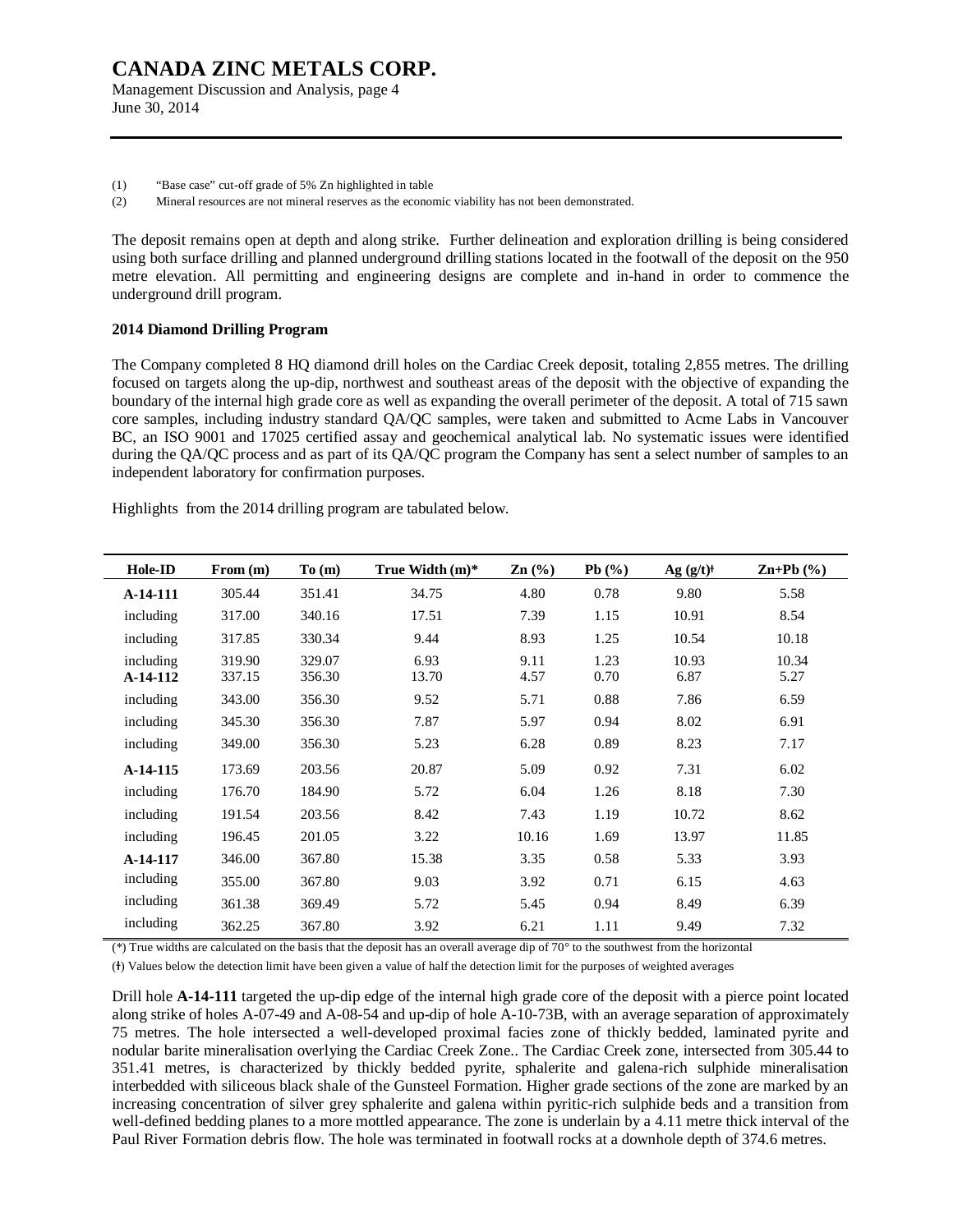Management Discussion and Analysis, page 5 June 30, 2014

The hole returned 5.58% combined Zn+Pb and 9.80 g/t Ag over an extensive true width of 34.75 metres, from a downhole depth of 305.44 to 351.41 metres. Included within this significant envelope of mineralisation which represents the Cardiac Creek zone are intervals of high grade zinc, lead and silver mineralisation that are outlined in the table above. This includes 9.44 metres (true width) of combined 10.18% Zn+Pb and 10.54 g/t Ag, from a downhole depth of 317.85 to 330.34 metres. A total of 11 individual samples with an aggregate thickness of 7.40 metres exceeded 10% zinc (ranging from 10.5% zinc to 18.1% zinc) illustrating the high grade nature in the core of the deposit at this elevation.

Drill hole **A-14-112** targeted the northwest up-dip edge of the deposit with a pierce point located approximately 120 metres along strike from the excellent results obtained from A-13-106. A-13-106 returned an interval grading 7.53% combined Zn+Pb and 10.70 g/t Ag over 10.56 metres that included a high grade core grading 10.53% combined Zn+Pb and 13.69g/t Ag over 6.63 metres (please refer to company new release November 25, 2013).

Hole A-14-112 hole encountered weakly developed intervals of distal facies mineralisation in the hanging wall to the Cardiac Creek Zone from 279.43 to 337.15 metres. An immediate transition into the Cardiac Creek Zone facies occurred at 337.15 metres which continued to a depth of 358.62 metres. The Cardiac Creek Zone consisted of thickly bedded pyrite, sphalerite and galena-rich sulphide beds interbedded with black siliceous Gunsteel Formation shale. A thin interval of Paul River Formation debris flow underlies the deposit from 358.62 to 362.39 metres and the hole ended in Road River Group Silurian siltstone at a final downhole depth of 397.46 metres.

A-14-112 returned 5.27% Zn+Pb and 6.87 g/t Ag over a true width of 13.70 metres, from a downhole depth of 337.15 to 356.30 metres. This envelope of mineralisation contains several intervals of higher grade zinc, lead and silver mineralisation, including 6.91% combined Zn+Pb and 8.02 g/t Ag over a true width of 7.87 metres from a downhole depth of 345.30 to 356.30 metres. These intervals are outlined in the table above. A total of 9 samples returned zinc values in excess of 5% representing an aggregate length of 5.63 metres, including 3 samples greater than 10% zinc. These assays demonstrate the consistency of grade in an under-explored area of the deposit.

Drill hole A-14-113 tested the up-dip of potential of the deposit along its northwestern edge approximately 75 metres up-dip from A-14-112. A well-developed zone of proximal facies mineralisation was intersected from 310.31 to 316.62 metres, consisting of thickly bedded pyrite and nodular barite. The Cardiac Creek zone normally occurring at the base of the proximal facies, appears to have been intensely disrupted by a localized and late-stage disruptive quartz veining event. The intense quartz veining was not seen in any of the neighboring holes and is assumed to be limited in extent. The proximal facies zone returned nominal results.

Drill hole A-14-114 tested the potential of the deposit up-dip of holes A-08-56 and A-08-57 with a pierce point at an approximate 60 metre separation; and is located less than 100 meters to surface. The high-grade hole A-08-57 returned a large envelope of mineralisation grading 9.29% combined Zn+Pb and 10.71g/t Ag over 23.14 metres (true width) which included a high grade core of 14.76% Zn+Pb and 14.45g/t Ag over 9.04 metres (true width). No proximal facies mineralisation was encountered, however, the Cardiac Creek Zone was intersected from 121.77 to 128.38 metres returning 4.81% Zn+Pb and 5.43g/t Ag over 2.84 metres (true width) that is host to two distinct but thin intervals of high grade mineralisation.

Drill hole **A-14-115** targeted the up-dip and southeast edge of the internal high grade core of the deposit with a pierce point located up-dip from hole A-11-98 and along strike of the A-94-07, with an approximate separation of 85 metres. The Cardiac Creek Zone was intersected from 173.69 to 210.24 metres with two well-defined zones of mineralisation present; an upper zone from 173.69 to 184.90 metres and a lower zone from 191.54 to 210.24 metres. The mineralisation is characterized by thickly bedded pyrite, sphalerite and galena-rich sulphide mineralisation interbedded with siliceous black shale of the Gunsteel Formation.

The upper zone is represented by well-bedded sulphide mineralization comprised of predominantly sphalerite and galena and barite becoming more mottled downhole. High grade sulphide beds contain irregularly shaped, internally laminated fragments, often at angles to the main bedding orientation. The lower zone is marked by an increasing concentration of silver-grey sphalerite and galena with the sulphide beds becoming mottled in appearance and lacking defined bedding features. The zone is underlain by a 4.38 metre interval of Gunsteel Formation shale followed by a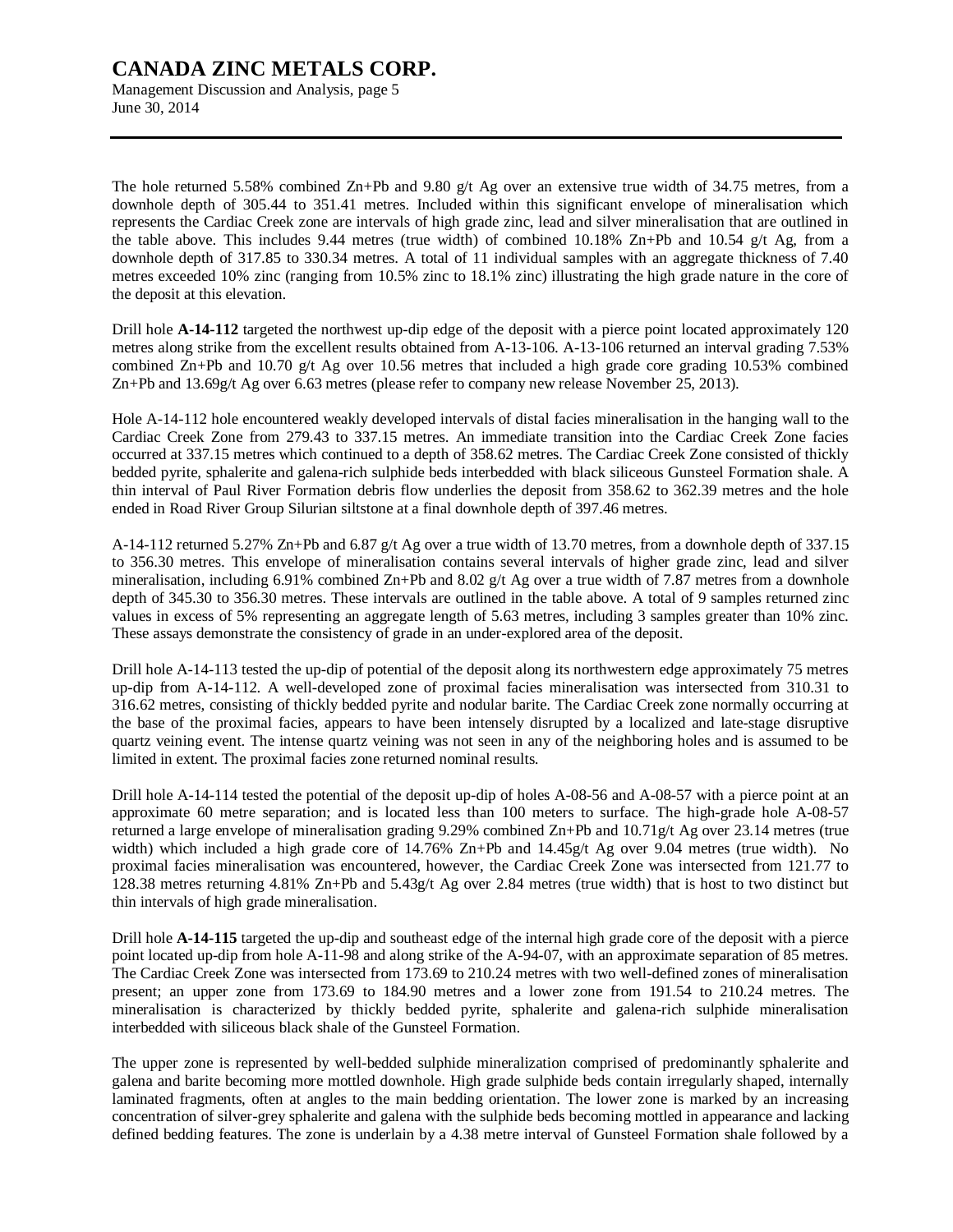Management Discussion and Analysis, page 6 June 30, 2014

thin interval of debris flow of the Paul River Formation. The hole was terminated in footwall rocks at a downhole depth of 240.79 metres.

The hole returned 6.02% combined Zn+Pb and 7.31 g/t Ag over an extensive true width of 20.87 metres, from a downhole depth of 173.69 to 203.56 metres. Included within this significant envelope of mineralisation which represents the Cardiac Creek zone, are intervals of high grade zinc, lead and silver mineralisation that are outlined in the table above. This includes 5.72 metres (true width) of combined 7.30% Zn+Pb and 8.18 g/t Ag, from 176.70 to 184.90 metres and 8.42 metres (true width) of combined 8.62% Zn+Pb and 10.72g/t Ag from 191.54 to 203.56 metres. A total of 7 individual samples with an aggregate true thickness of 3.48 metres exceeded 10% zinc (ranging from 10.8% zinc to 17.6% zinc) illustrating the high grade nature in the core of the deposit at this elevation.

Drill hole **A-14-116** targeted the southeast edge of the high grade core of the deposit in an area directly below Cardiac Creek which hosts the discovery showing. The pierce point is located along strike from hole A-13-105 and up-dip of hole A-11-93, with an average separation of approximately 85 metres. A-11-93 returned a high grade interval of 10.62% combined Zn+Pb and 11.82g/t Ag over a true width of 10.31 metres. The hole encountered a well-developed zone of proximal facies mineralisation from 342.76 to 401.17 metres consisting of thickly-bedded pyrite and minor nodular barite interbedded with siliceous black Gunsteel Formation shale. The proximal facies transitioned into the Cardiac Creek Zone at 401.17 metres which continued to a depth of 444.06 metres. The sulphides consist primarily of pyrite beds at the top of the zone grading to sphalerite and galena-enriched sulphide beds towards the base of the zone. The mineralisation is interbedded with siliceous black shale and minor chert of the Gunsteel Formation. A sequence of nodular to laminar and massive barite underlies the zone from 445.71 to 456.99 metres interbedded with minor amounts of debris flow of the Paul River Formation. A thin interval of limestone is present under the barite and the hole was completed to a depth of 476.40 metres in siltstone of the Road River Group.

A-14-116 returned 3.11% Zn+Pb and 5.08 g/t Ag over a true width of 21.22 metres, from a downhole depth of 406.17 to 442.35 metres. This envelope of mineralisation contains two internal intervals of higher grade mineralisation. This includes 3.49% Zn+Pb and 6.20 g/t Ag over 6.19 metres (true width) from 407.25 to 417.30 metres and 3.58% Zn+Pb and 4.98g/t Ag over 10.98 metres (true width) from 422.80 to 440.65 metres. A total of 8 individual samples with an aggregate true thickness of 3.97 metres exceeded 5% zinc (ranging from 5.2% zinc to 16.2% zinc) demonstrating the consistency of grade towards the southwest limits of the deposit.

Drill hole **A-14-117** targeted the up-dip and southeast edge of the internal high grade core of the deposit with a pierce point located approximately 85 metres up-dip from hole A-14-116 and along strike of the high grade hole A-11-96, which returned 10.01% combined Zn + Pb and 12.43 g/t Ag over 5.3 metres (true width). An extensive package of mineralisation representing the Cardiac Creek Zone was intersected from 327.83 to 369.49 metres with 4 distinct intervals of sulphide mineralisation interbedded with minor shale and chert. The mineralised intervals consist of thickly bedded sulphides comprised of laminated pyrite, sphalerite with minor barite and galena. Towards the base of the zone the bedding becomes poorly defined and the sulphides become more mottled in appearance, a general indication of higher grade material. The zone is underlain by a thin pyritic sulphide bed and debris flow and limestone of the Paul River Formation. The hole was completed at a depth of 387.10 metres in calcareous siltstone of the Road River Group

The hole returned 3.93% combined Zn+Pb and 5.33 g/t Ag over a true width of 15.38 metres, from a downhole depth of 346.00 to 367.80 metres. Included within this extensive envelope of mineralisation are intervals of higher grade zinc, lead and silver mineralisation that are outlined in the table below. This includes 9.03 metres (true width) of combined 4.63% Zn+Pb and 6.15 g/t Ag, from 355.00 to 367.80 metres and 5.72 metres (true width) of combined 6.39% Zn+Pb and 8.49 g/t Ag from 361.38 to 369.49 metres. A total of 7 individual samples with an aggregate true thickness of 3.98 metres exceeded 5% zinc (ranging from 5.55% Zn to 9.27% Zn) illustrating the high grade nature in the core of the deposit at this elevation.

Drill hole A-14-113 tested the up-dip of potential of the deposit along its northwestern edge approximately 75 metres up-dip from A-14-112. A well-developed zone of proximal facies mineralisation was intersected from 310.31 to 316.62 metres, consisting of thickly bedded pyrite and nodular barite. The Cardiac Creek zone normally occurring at the base of the proximal facies, appears to have been intensely disrupted by a localized and late-stage disruptive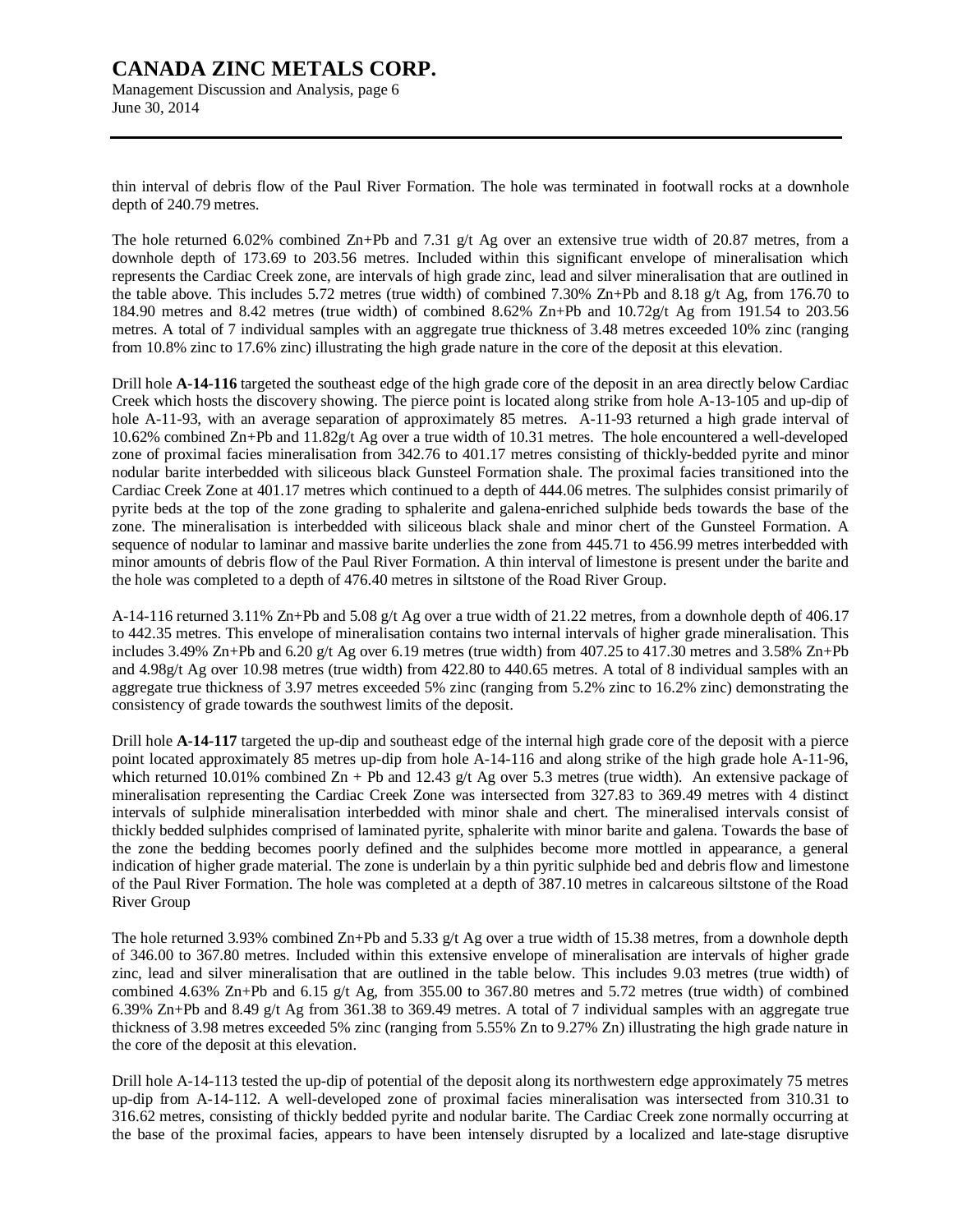Management Discussion and Analysis, page 7 June 30, 2014

quartz veining event. The intense quartz veining was not seen in any of the neighboring holes and is assumed to be limited in extent. The proximal facies zone returned nominal results.

Drill hole A-14-114 tested the potential of the deposit up-dip of holes A-08-56 and A-08-57 with a pierce point at an approximate 60 metre separation; and is located less than 100 meters to surface. The high-grade hole A-08-57 returned a large envelope of mineralisation grading 9.29% combined Zn+Pb and 10.71g/t Ag over 23.14 metres (true width) which included a high grade core of  $14.76\%$  Zn+Pb and  $14.45g/t$  Ag over 9.04 metres (true width). No proximal facies mineralisation was encountered, however, the Cardiac Creek Zone was intersected from 121.77 to 128.38 metres returning 4.81% Zn+Pb and 5.43g/t Ag over 2.84 metres (true width) that is host to two distinct but thin intervals of high grade mineralisation.

Drill hole **A-14-120** targeted the northwest edge of the deposit following up on the mineralisation intersected in hole A-14-112 (which returned 6.91% Zn+Pb and 8.02 g/t Ag over a true width of 7.87 metres as reported August 20, 2014), with a pierce point located approximately 100 metres down-dip. The proximal facies was intersected from 406.05 to 421.32 metres and was underlain by the Cardiac Creek Zone from 421.32 to 428.75 metres. The mineralisation is represented by thickly bedded pyrite with minor nodular barite in the proximal facies grading to pyrite with bands of grey sphalerite and minor galena within the Cardiac Creek Zone. Intense localized quartzcarbonate veining is present along the upper and lower contacts of the mineralisation suggesting that the bulk of the Cardiac Creek Zone has been displaced. Nearby down-dip drill holes A-07-46 and A-10-74 do not display this veining indicating that there does not appear to be any disruption to the Cardiac Creek Zone at depth. The zone is underlain by mineralisation representative of the distal facies and the debris flow of the Paul River Formation. The hole was completed to a depth of 461.47 metres in calcareous siltstone of the Road River Group. The best intercept from the zone returned 4.59% combined Zn+Pb and 6.90 g/t Ag over a true width of 1.27 metres from a wider mineralised interval of 12.98 metres (true width) of combined 1.59% Zn+Pb and 3.22 g/t Ag.

The 2014 drilling program has provided valuable information across several select areas of the deposit including the high grade core, and the up-dip, northwest and southeast edges of the deposit. The extensive width of mineralisation intersected in drill holes A-14-116 and A-14-117 speaks to the consistency of the deposit along its southeastern edge while the results from hole 120 have pushed the known limits of the deposit to over 1,400 metres in strike length.

## **2013 Diamond Drilling Program**

The Company completed 9 HQ/NQ diamond drill holes totaling 4,854 metres on the Akie property in 2013. The drill program was designed to test for continuity of mineralization at the Cardiac Creek deposit and also test other SEDEX targets on the Akie property. The drilling program progressed in a sequential manner with two holes targeting the West Akie GPS Zone; followed by one hole each on the North Lead Anomaly and the South Zinc Anomaly. The program then shifted to the Cardiac Creek deposit for 4 drill holes totaling 2,350 metres. The final hole of the season was completed on the SE Zone located approximately 2.5 kilometres to the southeast and along strike of the Cardiac Creek deposit.

A total of 1,369 core samples, including QA/QC samples, were cut and sent to Acme Analytical Laboratories in Vancouver, BC, Canada. Samples are collected in accordance with accepted industry standards and procedures. Routine QA/QC analysis is conducted on all assay results, including the systematic utilization of certified reference materials, blanks and duplicate samples.

## **Cardiac Creek Deposit**

Drilling on the Cardiac Creek deposit was focused on several infill and expansion targets located on the northwest and southeast margins. These targets were selected to demonstrate the ongoing continuity of the high grade mineralization within the core of the deposit as well as expand its known limits. This plan is consistent with the recommendations contained within the revised NI 43-101 Technical Report entitled "NI 43-101 Technical Report, Akie Zinc-Lead-Silver Project, British Columbia, Canada", dated April 27, 2012, with an effective date of March 14, 2012.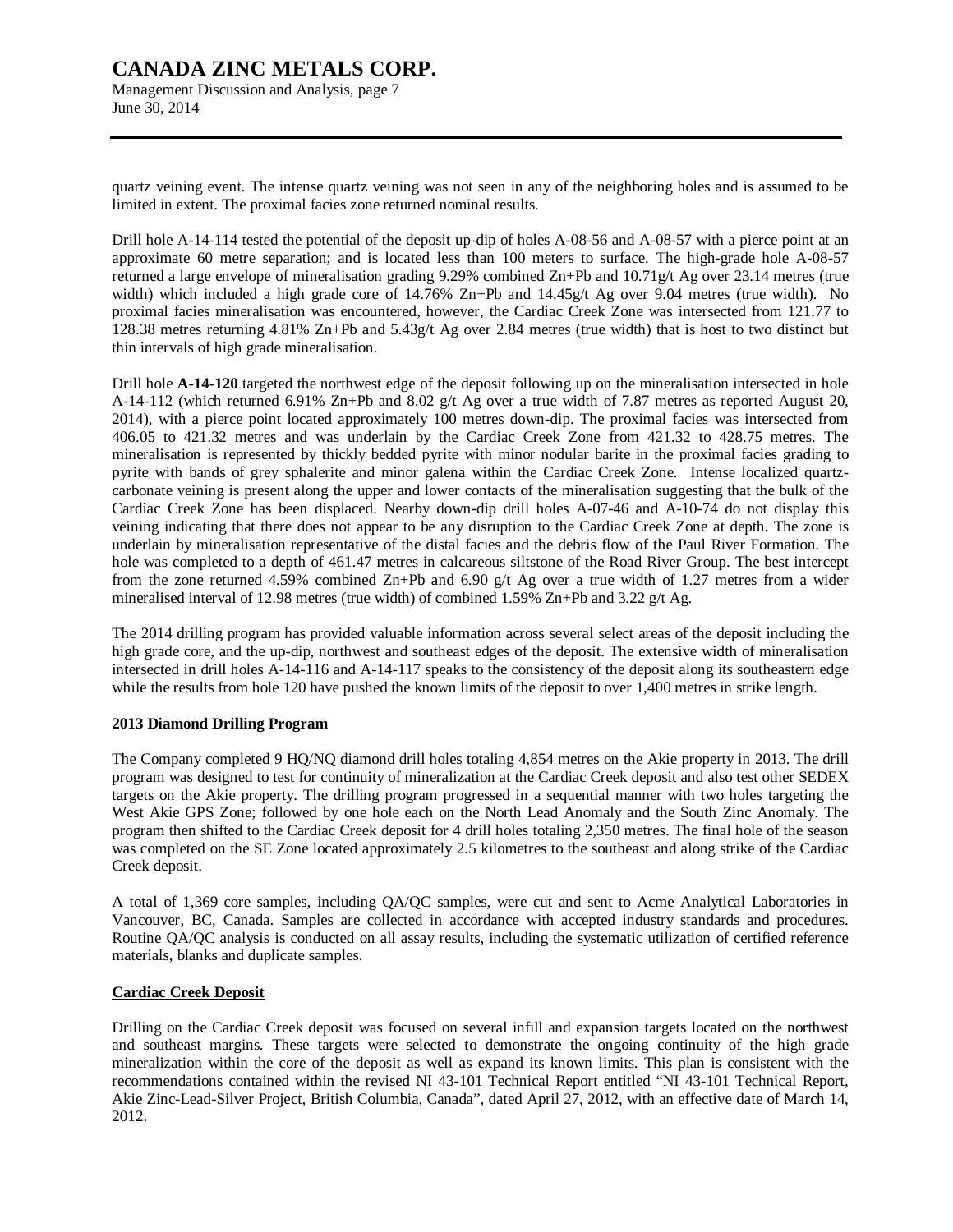Management Discussion and Analysis, page 8 June 30, 2014

| <b>Drill Hole</b> | From (m) | To(m)  | True Width (m) | $\text{Zn}$ $\left(\frac{9}{6}\right)$ | Pb $(\%)$ | Ag $(g/t)^*$ | $\mathbf{Zn} + \mathbf{Pb}$ (%) |
|-------------------|----------|--------|----------------|----------------------------------------|-----------|--------------|---------------------------------|
| A-13-105          | 357.00   | 411.33 | 40.08          | 2.79                                   | 0.45      | 5.35         | 3.24                            |
| including         | 377.00   | 404.40 | 20.26          | 4.49                                   | 0.77      | 7.44         | 5.26                            |
| including         | 392.85   | 404.40 | 8.56           | 6.42                                   | 1.21      | 9.51         | 7.63                            |
| including         | 395.15   | 403.25 | 6.01           | 7.46                                   | 1.43      | 11.09        | 8.89                            |
| A-13-106          | 476.00   | 488.06 | 10.56          | 6.47                                   | 1.06      | 10.70        | 7.53                            |
| including         | 476.76   | 486.50 | 8.53           | 7.96                                   | 1.30      | 13.00        | 9.26                            |
| including         | 477.21   | 484.78 | 6.63           | 9.03                                   | 1.50      | 13.69        | 10.53                           |
| A-13-107          | 541.53   | 568.14 | 20.28          | 5.55                                   | 1.02      | 10.15        | 6.57                            |
| including         | 544.70   | 566.13 | 16.33          | 6.59                                   | 1.22      | 11.50        | 7.81                            |
| including         | 552.34   | 561.83 | 7.24           | 12.08                                  | 1.80      | 14.39        | 13.88                           |
| and               | 568.14   | 577.26 | 6.98           | 2.71                                   | 0.39      | 4.93         | 3.09                            |
| including         | 572.47   | 577.26 | 3.67           | 4.89                                   | 0.71      | 8.87         | 5.60                            |
| A-13-109          | 615.56   | 655.58 | 27.09          | 1.50                                   | 0.20      | 3.69         | 1.70                            |
| including         | 634.07   | 655.58 | 14.58          | 2.47                                   | 0.33      | 5.31         | 2.80                            |
| including         | 639.00   | 655.58 | 11.24          | 2.95                                   | 0.41      | 5.98         | 3.37                            |
| including         | 646.06   | 655.58 | 6.45           | 3.31                                   | 0.57      | 7.66         | 3.88                            |
| and               | 667.66   | 677.45 | 6.63           | 1.00                                   | 0.16      | 3.13         | 1.17                            |
| including         | 673.40   | 677.45 | 2.74           | 1.53                                   | 0.25      | 4.00         | 1.77                            |
| and               | 684.12   | 685.30 | 0.80           | 3.64                                   | 0.08      | 12.07        | 3.72                            |

The results from the 2013 drilling on the Cardiac Creek deposit are tabulated below. A detailed description of each drill hole can be found on the Company website at [www.canadazincmetals.com.](http://www.canadazincmetals.com)

(\*) Ag values below detection were given a value half of the detection limit for the purposes of weighted averaging.

The four drill holes completed in 2013 on the Cardiac Creek deposit successfully achieved two exploration goals; the confirmation of geometry and continuity of the overall resource envelope and the refinement of knowledge and understanding of the high grade zone. Drill hole A-13-105 and A-13-107 were infill holes targeting extensions of the high grade zone. Both were very comparable to the surrounding pierce points. Drill hole A-13-106 and A-13-109 targeted the edges of the inferred resource in areas expected to represent a continuation of grade. The results successfully achieved this expectation. The new drill results from Cardiac Creek will be incorporated into a planned update for the geological and resource model.

#### **Other Property Targets**

In addition to the drilling conducted on the Cardiac Creek deposit, other property scale targets were drill tested in 2013. This includes the GPS Zone, the North Lead Anomaly, the South Zinc Anomaly and the SE Extension. A total of 5 drill holes were completed on these targets comprising 2,351.86 metres of drilling. Mineralisation was intersected down-dip of the GPS barite showing in drill holes A-13-101 and A-13-102 however both returned nominal results. Drill hole A-13-103 was the second hole to test the large South Zinc Anomaly and intersected the shales of the Gunsteel Formation but did not encounter any mineralisation to explain the source of the anomaly. A narrow interval of pyritic mineralization at a depth of 252.50 metres was observed along the unconformable contact between the bioclastic limestone of the Kwadacha Reef and the underlying Road River Group siltstone. Assay results from this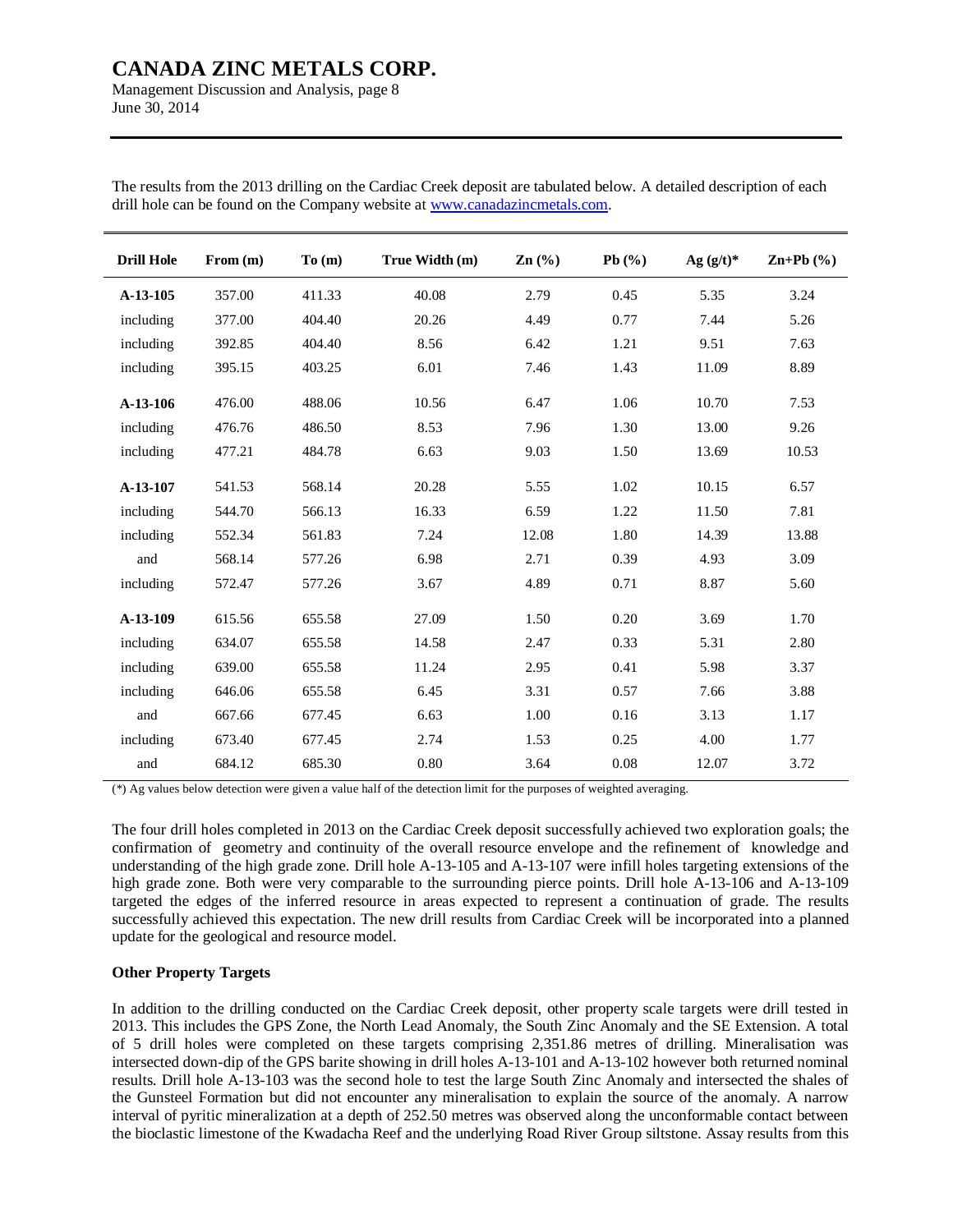# **CANADA ZINC METALS CORP.**  Management Discussion and Analysis, page 9

June 30, 2014

mineralization returned 0.50 metres of 0.4% Zn, 393.1 ppm Pb, 0.90% Ni and highly anomalous values of Mo, As, U, V, P, La, Cr, Hg, and Se. This mineralisation is consistent with that of the Nick style mineralisation observed in A-10- 72.

Drill hole A-13-104 tested the down-dip extension of mineralization encountered in A-10-68 and A-10-76 at the North Lead Anomaly. These previous holes encountered thick (>125 metres) intervals of laminar to bedded pyrite mineralization interbedded with siliceous black shale of the Gunsteel Formation. This mineralization was variably anomalous in zinc with individual values greater than 2%. Two large intervals of laminated to thickly bedded pyrite with nodular barite were intersected in hole A-13-104, interbedded with black siliceous Gunsteel shale. The upper interval consists primarily of laminated pyrite with nodular barite extending over 103.46 metres from 233.81 to 337.27 metres. This is underlain by a 13 metre interval of semi-massive laminar to bedded pyrite with barite extending to a depth of 350.23 metres. This upper interval of mineralization was completely unexpected, based on current understanding of the stratigraphy from neighbor holes. Results from this hole returned anomalous Zn-Pb-Ag values over an upper interval of 75.3 metres and a lower interval of 176.5 metres (downhole depths).

The Company continues to be encouraged with the strong continuity (along strike and down-dip) and progressive development of mineralization present at the North Lead Zone in terms of style, character and its similarities to the Cardiac Creek deposit. The presence of an unexpected mineralized upper zone within the North Lead stratigraphy is also a positive indicator of the prospectivity of the North Lead Zone. The North Lead Zone continues to be a high priority target for the Company and future drill holes targeting both the down-dip and strike extents of known mineralization in hole A-10-76 and A-13-104 will be planned for upcoming exploration programs.

The last hole of the 2013 drill program, A-13-110, tested the SE Extension and the down-dip extension of mineralisation encountered in A-96-22. Thin intervals of weakly developed mineralization were intersected at 291.04 and 306.78 metres consisting of nodular to laminar barite and faint but thickly bedded pyrite. This mineralization corresponded to a broad interval of zinc enrichment extending from 288.00 to 314.90 metres returning 0.11% Zn. With the discovery of a previously unknown thrust panel of Gunsteel Formation shale the Company will re-evaluate the drill holes in the immediate area to determine whether follow-up targets are warranted.

## *Akie Underground Development*

In August 2011, the Company received an underground drill permit from the BC government for the Akie project which will facilitate advanced exploration of the Cardiac Creek deposit. Underground drilling is essentially unaffected by weather and will allow year-round operation. Planned development will initially be confined in the footwall of the deposit. Additional development would allow for a bulk ore sample to be taken providing data for pilot plant test work and marketability studies.

The underground drill permit is valid for a period of three years and is the main provincial permit required to build the surface and underground infrastructure required for a comprehensive diamond drill definition program on the Cardiac Creek deposit. The permit was originally issued with a duration date to December 2014 but by application in 2013 the Company has extended the duration date to December 2017.

The planned program is comprised of a first phase of 1,600 metres of underground development followed by 16,000 metres of underground diamond drilling, designed to upgrade the current 43-101 compliant resource to the measured and indicated category. Drill core from underground will be used in a systematic metallurgical sampling program intended to ensure metallurgical sampling across the full spectrum of the deposit. Underground development will also provide important engineering and geotechnical data for a second phase of exploration drilling and bulk sampling, and for future mine design.

The 2011 surface construction program included stripping of the planned underground portal site, preparation of the portal pad, construction of the waste rock dump site, and upgrade of the existing lower access road. The Company anticipates resuming surface work construction with an aim to collaring the underground portal. The Company continues to examine tender bids and costs associated with the planned underground exploration program. Engineering and environmental studies will continue as required to maintain permits in good standing.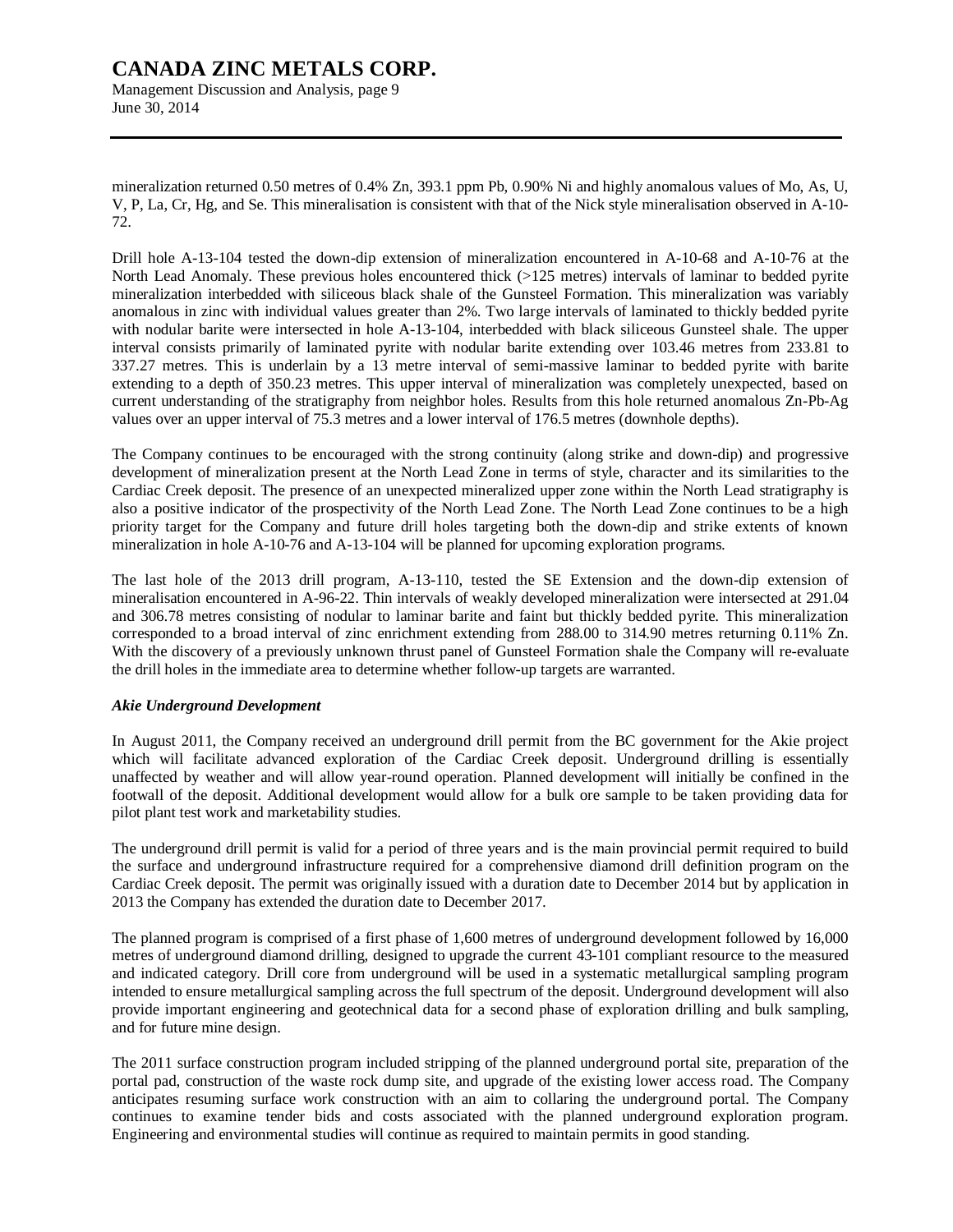Management Discussion and Analysis, page 10 June 30, 2014

# **KECHIKA REGIONAL PROJECT**

In addition to the Akie property, the Company has 100% ownership of a large contiguous group of mineral claims that aggregate to a total of 10 properties that cover 68,000 hectares. The mineral claims stretch a distance of 140 km from the Pie property on the north boundary of the Akie property to the Thro property, near the northern reaches of the Gataga River. The properties cover the extent of the prospective Gunsteel Formation shale which is the known host of SEDEX mineralization in the Kechika Trough.

The southernmost project boundary is located approximately 260 kilometers north-northwest of the town of Mackenzie. The Kechika project includes several properties with significant historical drill intercepts, including the Mt. Alcock property which has yielded a drill intercept of 8.8 metres grading 9.3% Zn+Pb, numerous zinc-lead-barite occurrences, and several regional base metal anomalies. Historical drilling on the Bear-Spa property returned several drill intercepts of  $>10$  metres grading 2.53 to 2.96% combined Zn+Pb and up to 20.6 g/t Ag. There has been no modern follow-up exploration on many of these properties.

On May 15th, 2012 the Company announced it had received a NI 43-101 compliant Technical Report entitled "NI 43- 101 Technical Report on the Pie Property", dated May 4, 2012 and authored by Tanya Strate, P.Geol., an independent qualified person for the purposes of NI 43-101. The Technical Report highlights the SEDEX Zn-Pb-Ag prospectivity of the property, documents the results of field work completed on the property in 2011, and makes recommendations for further work, including drill testing of several Zn-Pb-Ag mineralization targets. The technical report can be found on SEDAR [\(www.sedar.com\).](http://www.sedar.com))

On June 15th, 2012 the Company took receipt of a NI 43-101 compliant technical report entitled "NI 43-101 Technical Report on the Mt Alcock Property" dated May 31, 2012 and authored by Tanya Strate, P.Geol., an independent qualified person for the purposes of NI 43-101. Please refer to SEDAR [\(www.sedar.com\)](http://www.sedar.com)) to review the report. The Technical Report highlights the history of previous exploration on the property since the 1970's and identifies the prospectivity to host SEDEX Zn-Pb-Ag mineralization. The report documents the results of assessment work completed on the property in 2011, and makes recommendations for further work, including drill testing of the Main barite zone previously drill tested in 1989 and 1990. The property hosts several large soil geochemical anomalies that have never been drill tested and other Zn-Pb-Ag mineralization targets.

## **Airborne Geophysical Surveys**

In 2012 and 2013 the Company engaged Geotech Ltd. of Aurora, Ontario to complete a large-scale, 4,321 line kilometre airborne Versatile Time Domain EM (VTEM) geophysical survey over its properties within the Kechika Trough, which included the Akie and all ten Kechika Regional properties. The primary goal of the survey was to obtain lithological and structural information near surface and at depth across the properties, as well as define geophysical responses for Gunsteel shale stratigraphy and the Cardiac Creek deposit. This was the first modern airborne geophysical survey undertaken on the Company's mineral tenures.

The survey had a nominal line spacing of 200 metres but was tightened to 100 metre spacing over key areas of interest such as the Cardiac Creek deposit. The results generated from the VTEM data indicate an excellent correlation between EM conductivity and mapped geological and structural features. The Devonian Gunsteel Formation black shale, known host to the mineralized occurrences in the belt, is easily identified as a conductive trend and can be traced from the Akie and Pie properties north to the limits of Kechika regional properties. Additionally, the interpreted western thrust panel of rocks, which have been tentatively assigned to the Gunsteel Formation, and which hosts the GPS barite showing, has a similar conductive trend and was also traceable across several properties. Other key lithological units such as the Kechika Group siltstone and limestone of the Kwadacha Reef are also discernible by variation in conductivity and resistivity.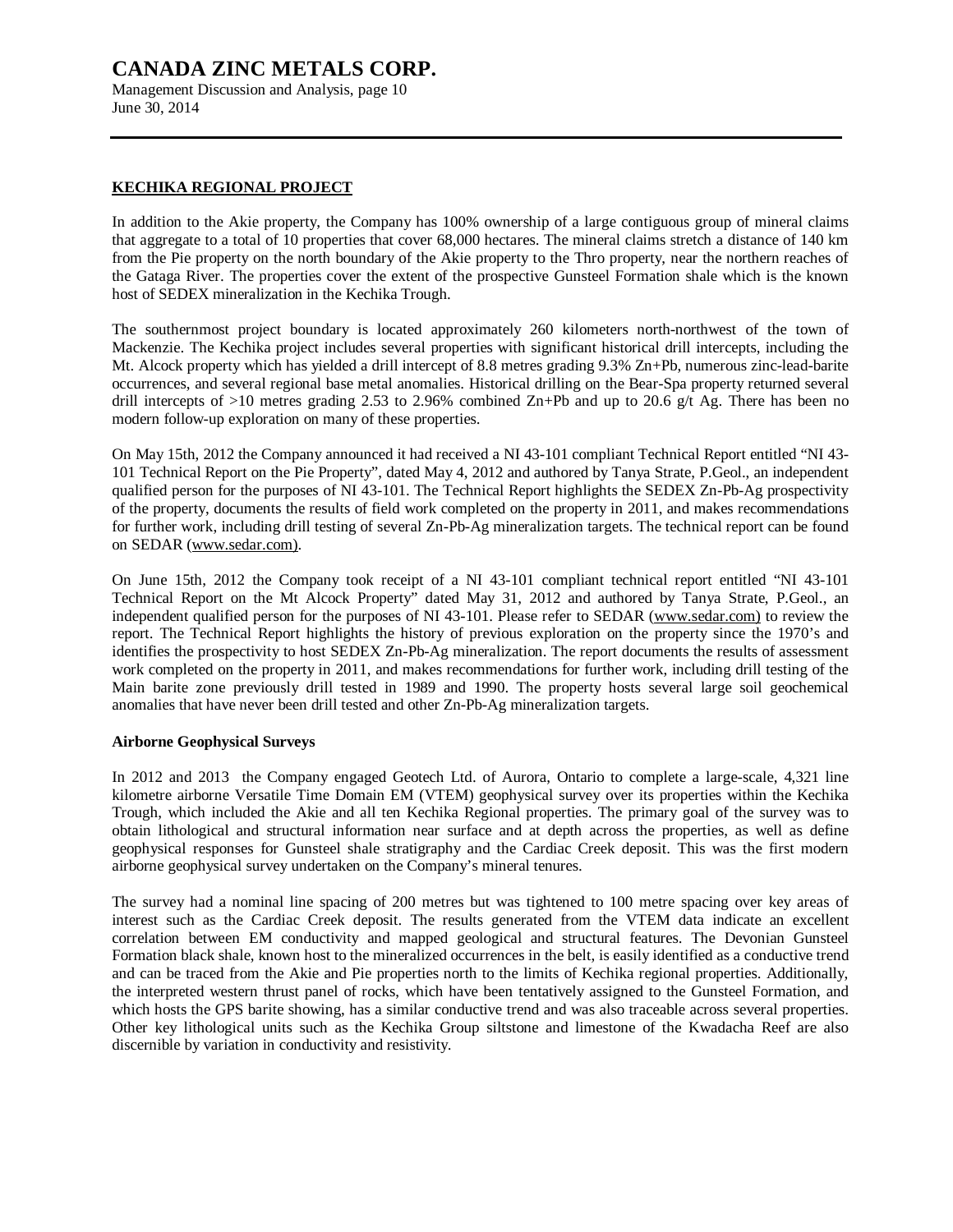To complement the VTEM survey The Company is planning to conduct an airborne gravity survey to be completed over the Company's southern Kechika Trough properties including Akie and Mt. Alcock. The program is designed to delineate gravity anomalies within the highly prospective and conductive Gunsteel Formation shale and will complement the previously completed 2012 airborne VTEM survey. Coincident VTEM and gravity anomalies will be prioritized as drill targets for future exploration.

## **Yuen North**

June 30, 2014

In early 2014, the Company staked additional mineral claims adding to its 100% owned Kechika Regional Project. The new property, designated Yuen North, lies between and is contiguous with the Mt. Alcock property to the northwest, and the Yuen Property to the southeast. The Yuen North property measures approximately 2,687 hectares and extends claim coverage over an inferred western panel of Gunsteel Formation shale by a strike length of approximately 5 kilometres. The interpreted western panel is along strike of Teck's Cirque deposit located approximately 14 kilometres to the southeast.

The Yuen North property is a natural addition to the Company's Kechika Regional Project with favorable geology and positive historical geochemical survey results coupled with conductive trends from the current VTEM geophysical survey data. The Company is examining all historical data and planning follow-up sampling and mapping.

The area representing the Yuen North property was covered by the Company during its 2013 regional VTEM Airborne Geophysical Survey. Examination of the data showed several strong, parallel linear conductive trends similar to the distinctive EM signature of the Gunsteel Formation shale known from the Akie and Pie properties. The conductive trends connect the Yuen property to the Mt Alcock property, adding a collective 15 kilometres of strike extent of the prospective western panel of interpreted Gunsteel Formation shale. The conductive trends on Yuen North demonstrate several interesting bulge features which may represent fault intersections or structural folds. These features were recommended for further evaluation, in particular because they align with Ba-Pb±Zn soil geochemical anomalism from historical soil data.

The Company completed preliminary reconnaissance exploration in the summer of 2014 on the Yuen North property, including a total of 222 soil samples taken to extend and infill historical soil sampling from the 1980's when over 2,600 samples were taken. The 2014 results confirm and extend a long linear northwest trending zinc-lead-barite anomaly that now measures approximately 4.5 kilometres long by an average of approximately 500 metres wide; and aligns closely to historical mapped coverage of the prospective Gunsteel Formation panel and the linear conductive VTEM trends.

Anomalous soil results include 16 samples that exceed 1,000 ppm zinc, 9 samples that exceed 18,000 ppm barite, and 5 samples that exceed 100 ppm lead. The anomaly is open to the west on its southern limit.

A few opportunistic rock grab samples were also taken during the soil survey, including examples of weathered siliceous Gunsteel Formation shale with nodular barite and rusty laminations. The sampling highlights the highly anomalous baritic nature of the area as indicated in the soil sampling. Several rocks grab samples from ferrocrete located near an iron seep (Crème Brulee Creek) returned highly anomalous iron and elevated to anomalous barite as well. Follow-up mapping and additional sampling will be conducted in 2015.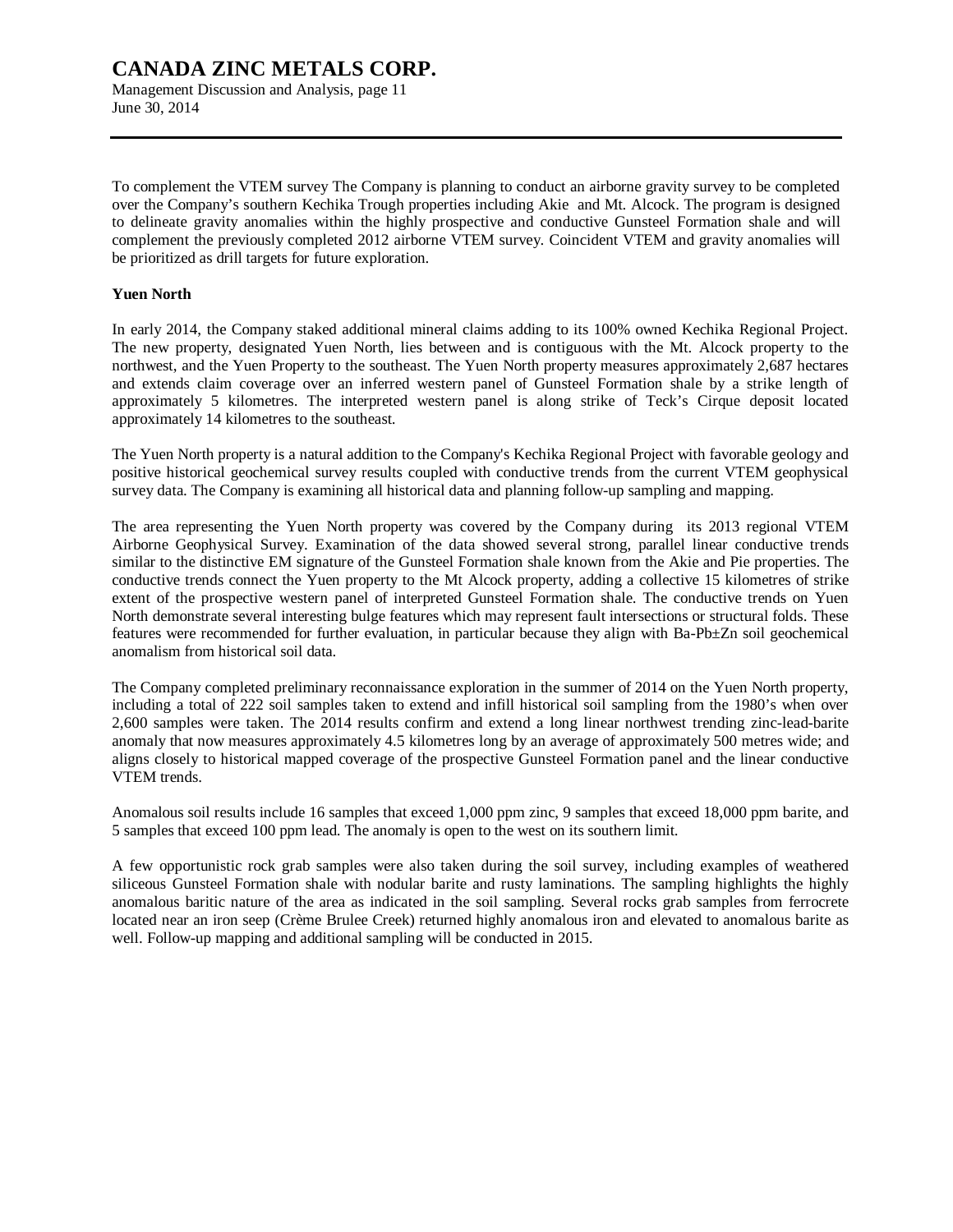Management Discussion and Analysis, page 12 June 30, 2014

## **Agreement with Teck and Korea Zinc**

On September 6, 2013, the Company entered into the Agreement with Teck that that would see Teck acquire up to a 70% interest in the Company's Pie, Cirque East and Yuen properties (the "Property"), three of the 10 regional properties that make up the Kechika Regional Project.

The Agreement outlines two options (the "Options") that are subject to certain expenditure requirements as outlined below:

- Under the first Option, Teck can earn an undivided 51% interest in and to the Property by incurring a cumulative aggregate of \$3,500,000 in exploration expenditures on the Property on or before September 30, 2017, with \$500,000 in exploration expenditures to be completed on or before September 30, 2014 (extended to November 30, 2014) and \$1,500,000 in cumulative exploration expenditures to be completed on or before September 30, 2015.
- Under the second Option, Teck may elect to acquire an additional 19% interest in the Property for a total of 70%, by incurring an additional \$5,000,000 in exploration expenditures (for a total aggregate of \$8,500,000 in exploration expenditures) on the Property on or before September 30, 2019.

Subject to one or more of the Options being exercised, Teck and the Company will form a joint venture to continue with exploration and, if warranted, development of the Property. Thereafter each party will fund its pro-rated share of exploration expenditures on the Property or incur dilution. If a party's Joint Venture interest is reduced below 10% then that party's interest will be converted to a 5% Net Profits Royalty interest in the Property.

Portions of the Property fall within the area of interest provisions of the Teck and Korea Zinc joint venture (the "T-KZ JV") on their adjoining Cirque property. Korea Zinc elected to include the Agreement under the T-KZ JV and delivered Notice of Participation in the Agreement to the Company in November of 2013. Teck and Korea Zinc each hold a 50% interest in the T-KZ JV and, as a result of the Notice of Participation, will share any interest which may be acquired under the Agreement.

The Pie, Cirque East and Yuen properties surround T-KZ JV's Cirque deposit to the north and east, and provide extensive coverage of the highly prospective Gunsteel Formation shale, which is the known host rock for SEDEX Zn-Pb-Ag deposits at Cirque and at Canada Zinc Metals' Cardiac Creek deposit, located 22 kilometres south on the Akie property.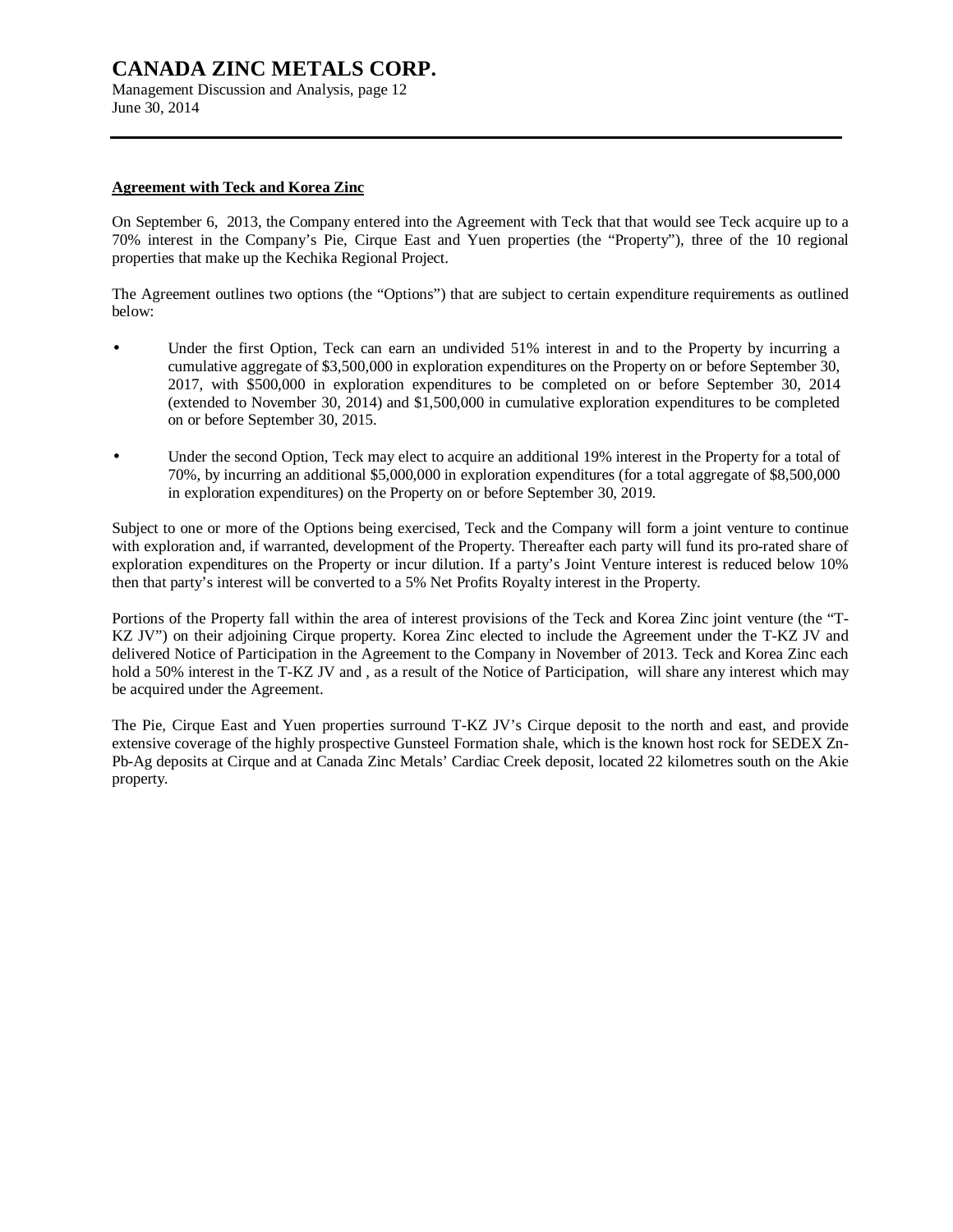Management Discussion and Analysis, page 13 June 30, 2014

Summary of exploration expenditures incurred on various properties:

|                                            | <b>Akie Property</b> | <b>Kechika Regional</b> | <b>Total</b>     |
|--------------------------------------------|----------------------|-------------------------|------------------|
| <b>Acquisition Costs:</b>                  |                      |                         |                  |
| Balance, June 30, 2012                     | \$<br>24,175,329     | \$<br>330,343           | \$<br>24,505,672 |
| Additions                                  |                      | 91                      | 91               |
| Balance, June 30, 2013                     | 24,175,329           | 330,434                 | 24,505,763       |
| Additions                                  |                      | 6,351                   | 6,351            |
| Write-off                                  | (10,088)             |                         | (10,088)         |
| Balance, June 30, 2014                     | \$<br>24,165,241     | \$<br>336,785           | \$<br>24,502,026 |
| Deferred exploration costs:                |                      |                         |                  |
| Balance, June 30, 2012                     | \$<br>34,088,951     | \$<br>3,049,287         | \$<br>37,138,238 |
| Airborne survey                            | 80,109               | 506,216                 | 586,325          |
| Camp equipment, depreciation               | 76,249               |                         | 76,249           |
| Camp operating                             | 131,900              | 133,755                 | 265,655          |
| Drilling                                   | 30,459               |                         | 30,459           |
| Geology                                    | 194,779              | 87,739                  | 282,518          |
| Geotechnical program                       | 2,244                |                         | 2,244            |
| Underground development                    | 25,580               |                         | 25,580           |
| Community consultations                    | 200,000              |                         | 200,000          |
| Environmental studies                      | 202,364              |                         | 202,364          |
| Less:                                      |                      |                         |                  |
| <b>METC</b>                                | (270, 018)           |                         | (270, 018)       |
| Balance, June 30, 2013                     | 34,762,617           | 3,776,997               | 38,539,614       |
| Airborne survey                            |                      | 189,491                 | 189,491          |
| Camp equipment, reclassification $\langle$ | (36,087)             |                         | (36,087)         |
| Camp equipment, depreciation               | 111,027              |                         | 111,027          |
| Camp supplies, settlement of contract      | (82, 401)            |                         | (82, 401)        |
| Drilling                                   | 2,510,831            | 456,322                 | 2,967,153        |
| Geology                                    | 45,961               | 40,030                  | 85,991           |
| Community consultations                    | 355,367              |                         | 355,367          |
| Environmental studies and permit           | 102,796              |                         | 102,796          |
| compliance monitoring<br>Less:             |                      |                         |                  |
| <b>METC</b>                                | (170, 349)           |                         | (170, 349)       |
| Write-off                                  | (82, 193)            |                         | (82, 193)        |
| <b>Balance, June 30, 2014</b>              | \$<br>37,517,569     | \$<br>4,462,840         | \$<br>41,980,409 |
|                                            |                      |                         |                  |
| Total June 30, 2012                        | \$<br>58,264,280     | \$<br>3,379,630         | \$<br>61,643,910 |
| Total June 30, 2013                        | \$<br>58,937,946     | \$<br>4,107,431         | \$<br>63,045,377 |
| <b>Total June 30, 2014</b>                 | \$<br>61,682,810     | \$<br>4,799,625         | \$<br>66,482,435 |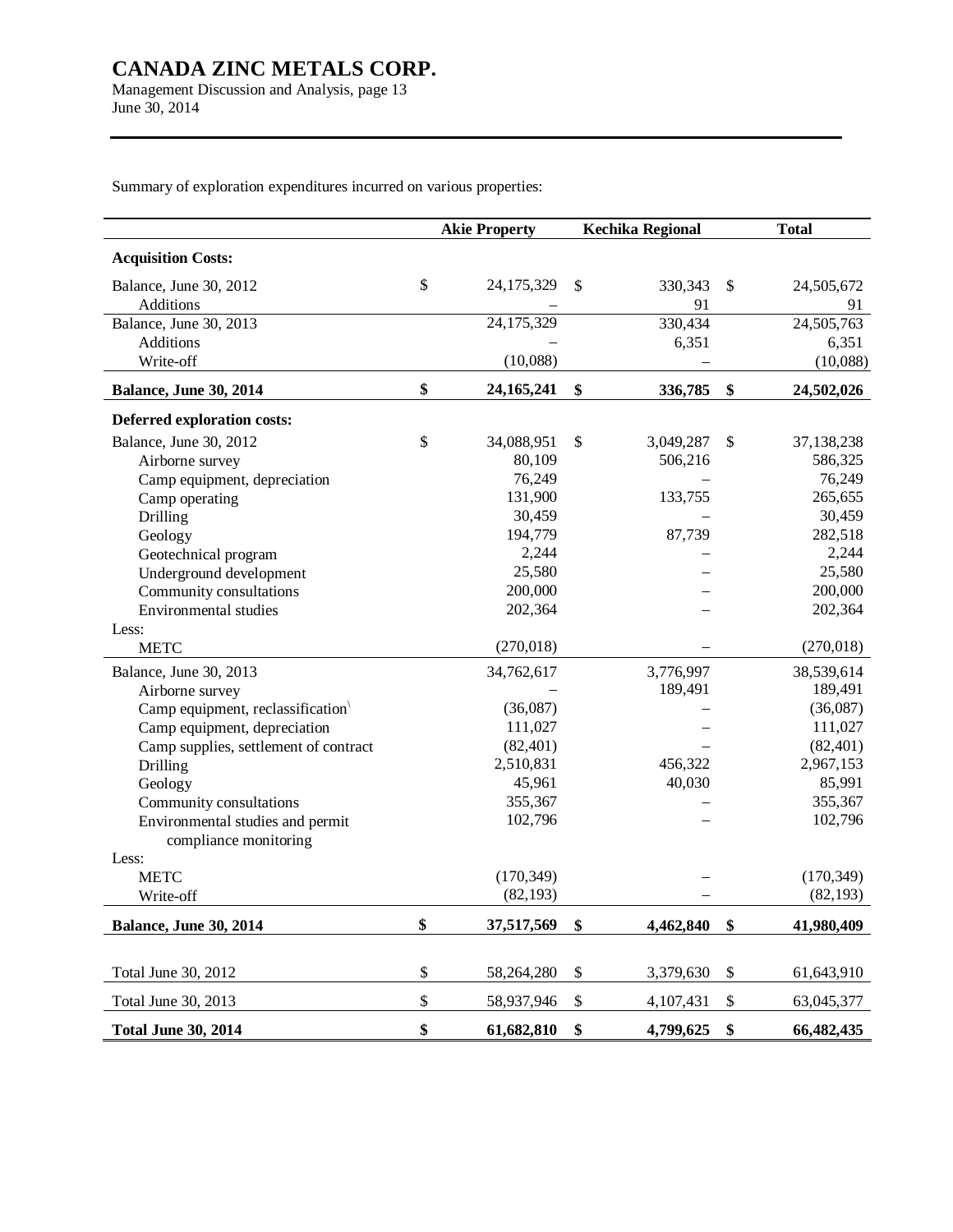Management Discussion and Analysis, page 14 June 30, 2014

#### **1.3 Selected Annual Information**

The following is a summary of certain financial information concerning the Company for each of the last three most recently completed financial years.

|                                                              | 2014              |    | Years ended<br>2013 |    | 2012        |
|--------------------------------------------------------------|-------------------|----|---------------------|----|-------------|
|                                                              |                   |    |                     |    |             |
| Interest and other income                                    | \$<br>208,417     | S  | 197,038             | S  | 241,234     |
| Net Loss                                                     | \$<br>(2,322,711) | -S | (1,861,866)         | \$ | (1,590,656) |
| Loss per share                                               | $(\$0.02)$        |    | $($ \$0.02)         |    | $(\$0.01)$  |
| Total assets                                                 | \$<br>79,539,598  | \$ | 78,868,023          | \$ | 78,271,595  |
| Total long term liabilities                                  | \$<br>2,120,000   | \$ | 1,761,000           | \$ | 1,466,000   |
| Cash dividends declared per<br>share for each class of share | Nil               | \$ | Nil                 | S  | Nil         |
|                                                              |                   |    |                     |    |             |

### **1.4 Results of Operations**

#### *Years Ended June 30, 2014 and 2013*

The following is a discussion of the financial condition, changes in financial condition and results of operations of the Company for the years ended June 30, 2014 and 2013.

During the year ended June 30, 2014, the Company reported a loss before comprehensive loss of \$2,322,711 or \$0.02 per share compared to a loss before comprehensive loss of \$1,861,866 or \$0.01 per share during fiscal 2013, an increase in net loss of \$460,845. The increase in net loss was primarily due to a share-based compensation expense of \$714,058 (2013 - \$15,968) recorded for 2,340,000 stock options granted to directors, officers, and employees of the Company during the year, partially offset by decreases in consulting fees, investor relations, travel and promotion.

The Company's consolidated net loss for the year ended June 30, 2014, not factoring in non-cash transactions of share-based compensation expense, depreciation of office equipment and leasehold improvements, loss on sale of marketable securities, write-offs, non-cash portion of the loss on settlement of contract and deferred income tax recovery of flow-through liabilities, was \$1,476,003 (2013 - \$1,565,795), a decrease of \$89,792.

#### Interest income

Total interest income for the year ended June 30, 2014 was \$189,657 compared to \$197,038 last year. The Company earns interest on its bank treasury account, a long-term investment and reclamation bonds, which are deposited in guaranteed investment certificates ("GIC") through a financial institution.

#### Other income

During the year ended June 30, 2014, the Company earned administration fees of \$18,760 (2013 - \$Nil) for conducting exploration activities on behalf of third parties. In addition, after completing 4,000 metres of drilling during the 2013 exploration program, the Company recovered its exploration drilling advance of \$61,905 paid as a standby fee in 2012.

#### General and administration expenses

Total general and administration expenses increased by \$544,768 primarily due to increases in share-based compensation expense of \$698,090, management fees of \$10,000, office and miscellaneous of \$14,535, regulatory fees of \$4,809, rent of \$27,560 and wages and benefits of \$79,207, offset by decreases in bonuses of \$12,093, consulting fees of \$61,063, flow-through taxes of \$96,499, investor relations fees of \$66,617 and travel and promotion of \$52,739.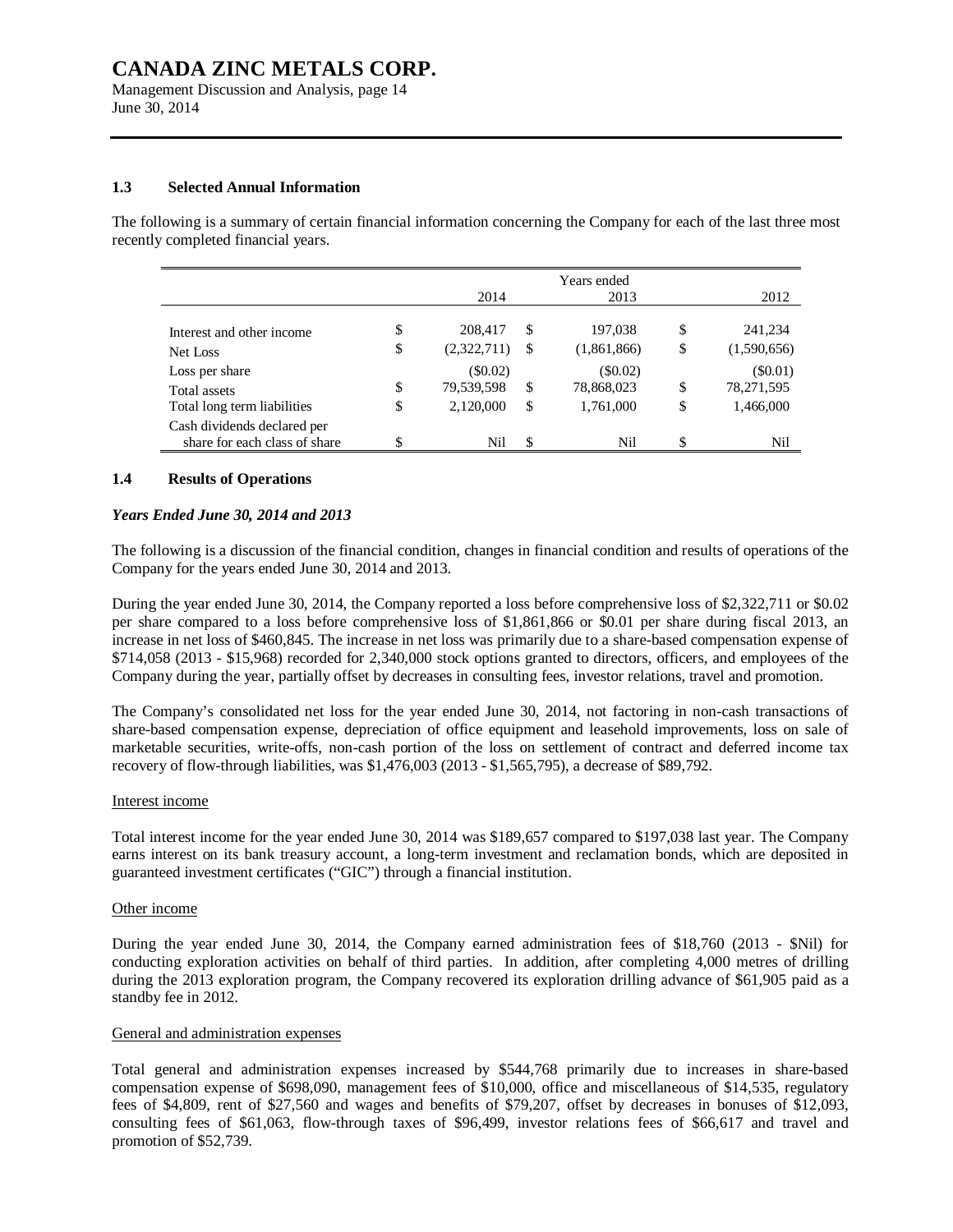Management Discussion and Analysis, page 15 June 30, 2014

The increase in rent of \$27,560 was due to rental costs for external storage of drilling samples and rent of geologists' office. These costs were treated as operating costs during the current year instead of being capitalized in exploration and evaluation assets in the past. The rent of corporate office remained unchanged at \$5,000 per month.

The Company recognizes compensation expense for all stock options granted, using the fair value based method of accounting and any cash paid on the exercise of stock options is added to the stated value of common shares. During the year ended June 30, 2014, 2,340,000 stock options were granted to directors, officers, employees and consultants of the Company, exercisable for a period of 10 years, at an average price of \$0.38 per share. The Company recorded share-based compensation expense of \$714,058 (2013 – \$15,968) on the vested portion of the options granted. There were no stock options granted by the Company in fiscal 2013.

The increase in wages and benefits of \$79,207 during the current period resulted from lower salary expenses in fiscal 2013 due to a temporary reduction in the Company's staffing.

During the year ended June 30, 2014, the Company paid bonuses of \$50,907 (2013 - \$63,000) to companies with common directors and officers.

The decrease in consulting fees of \$61,063 was due to decreased business development consulting and financial advisory services retained during the current year. In fiscal 2012 and 2013, the Company entered into a number of consulting agreements to provide business development consulting services to the Company, which were partially retained through fiscal 2014. The Company paid a total of \$50,000 (2013 - \$122,500) in consulting fees in respect of the above agreements in fiscal 2014 and no longer has any such commitments.

The Company also paid a financing advisory consulting fee of \$16,000 (2013 - \$Nil) to an agent in connection with private placements completed during the year. In addition, the Company recorded \$16,277 (2013 - \$Nil) in consulting fees related to corporate services provided by VP of Exploration of the Company. These costs were treated as operating costs during the current year instead of being capitalized in exploration and evaluation assets in the past.

During the year ended June 30, 2014, the Company paid \$15,019 (2013 - \$Nil) in flow-through Part XII.6 tax, which resulted from a "look-back" renunciation of qualifying exploration expenditures to the flow-through share subscribers in connection with the November 2012 private placement, and recognised a recovery of \$37,781 (2013 – flowthrough tax expense of \$58,718) to offset its flow-through tax liability recorded in prior periods upon receipt of the CRA assessment. The Company also accrued \$5,918 in additional Part XII.6 tax on flow-through funds raised in fiscal 2014 as a result of the "look-back" renunciation on the flow-through private placement completed in December 2013. As of the date of the MD&A, the Company fully spent the required amount of the flow-through funds on eligible exploration expenditures, which were renounced to the flow-through shareholders for the 2013 calendar year.

The decrease in investor relations fees of \$66,617 was due to decreased investor relation activities in Europe.

The decrease in travel and promotion expenses of \$52,739 was primarily due to lower travel expenses incurred during the year. The higher travel expenses in fiscal 2013 resulted from the Company's senior management trip to a mining conference in London in December of 2012 and a road show conducted for existing and potential investors in Europe.

#### Other expenses

Other expenses included settlement of contract of \$137,401 with a service provider, which comprised of cash payment of \$55,000 and transfer of gabion baskets, which had a historical purchase price of \$82,401.

During the year ended June 30, 2014, the Company forfeited Parrish claims (seven contiguous mineral claims located approximately 5 kilometers west of the Company's exploration camp on the Akie property) and wrote-off acquisition and exploration costs incurred on these claims of \$92,281.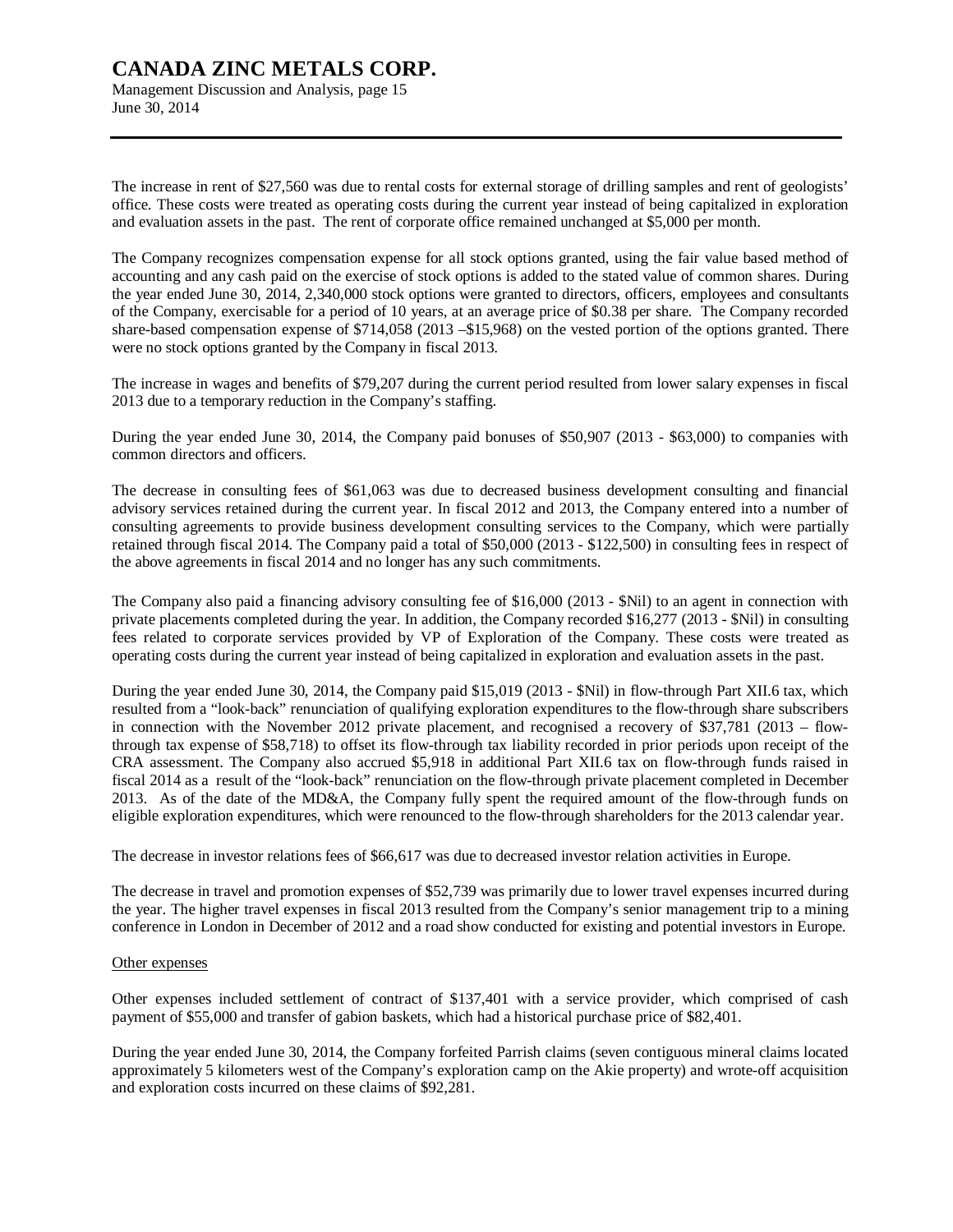Management Discussion and Analysis, page 16 June 30, 2014

### *Three Months Ended June 30, 2014 and 2013*

During the three months ended June 30, 2014, the Company reported a loss before comprehensive loss of \$969,699 or \$0.01 per share compared to a loss before comprehensive loss of \$661,091 or \$0.00 per share during fiscal 2013, an increase in net loss of \$308,608. The increase in loss was primarily due to increases in deferred income tax expense of \$31,277, loss on settlement of contract with an exploration supplier of \$137,401, write-off exploration & evaluation assets of \$92,281 and stock-based compensation expense of \$138,708.

Total general and administration expenses increased by \$49,139 primarily due to increases in share-based compensation expense of \$138,708, investor relations fees of \$85,125, management fees of \$10,000, rent of \$4,500 and wages and benefits of \$10,634, offset by decreases in consulting fees of \$78,491, flow-through taxes of \$112,451 and travel and promotion of \$12,137.

The increase in share-based compensation expense was a result of the 600,000 stock options granted to a consultant of the Company exercisable for 7 years at an exercise price of \$0.35 per share.

The increase in management fees was due an increase in monthly management fees by \$5,000 effective May 1, 2014.

The increase in rent was due to rental costs for the geologists' office.

The increase in investor relation fees was primarily due to marketing activities and investors presentations conducted in Europe.

#### **1.5 Summary of Quarterly Results**

The following is a summary of certain consolidated financial information concerning the Company for each of the last eight reported quarters:

| Quarter ended      | Interest and other<br>income |        | Net loss before<br>comprehensive loss | Loss per share |        |  |
|--------------------|------------------------------|--------|---------------------------------------|----------------|--------|--|
| June 30, 2014      | \$                           | 46,169 | \$<br>(969, 699)                      | \$             | (0.01) |  |
| March 31, 2014     |                              | 54,964 | (450, 154)                            |                | (0.00) |  |
| December 31, 2013  |                              | 41,555 | (826, 475)                            |                | (0.01) |  |
| September 30, 2013 |                              | 65,729 | (76, 383)                             |                | (0.00) |  |
| June 30, 2013      |                              | 53,446 | (661,091)                             |                | (0.01) |  |
| March 31, 2013     |                              | 48,894 | (423, 693)                            |                | (0.01) |  |
| December 31, 2012  |                              | 46,710 | (412,584)                             |                | (0.00) |  |
| September 30, 2012 |                              | 47,988 | (364, 498)                            |                | (0.00) |  |

The increase in loss for the quarter ended June 30, 2014 was primarily due to share-based compensation expense of \$117,782 recorded for the 600,000 stock options granted to a consultant during the period, deferred income tax expense of \$265,270, write-off of exploration and evaluation assets of \$92,281 and loss on settlement of contract of \$137,401.

The increase in loss for the quarter ended December 31, 2013 was primarily due to share-based compensation expense of \$548,100 recorded for the 1,740,000 stock options granted to directors, officers, employees and consultants of the Company during the period. The increase in interest and other income during the quarter was due to recovery of exploration expenditures incurred in prior periods and administration fees earned for conducting exploration activities on behalf of third parties.

The decrease in loss for the quarter ended September 30, 2013 was primarily due to deferred income tax recovery of \$245,579 as a result of amortization of the flow-through premium liability, which arose in connection with the flow-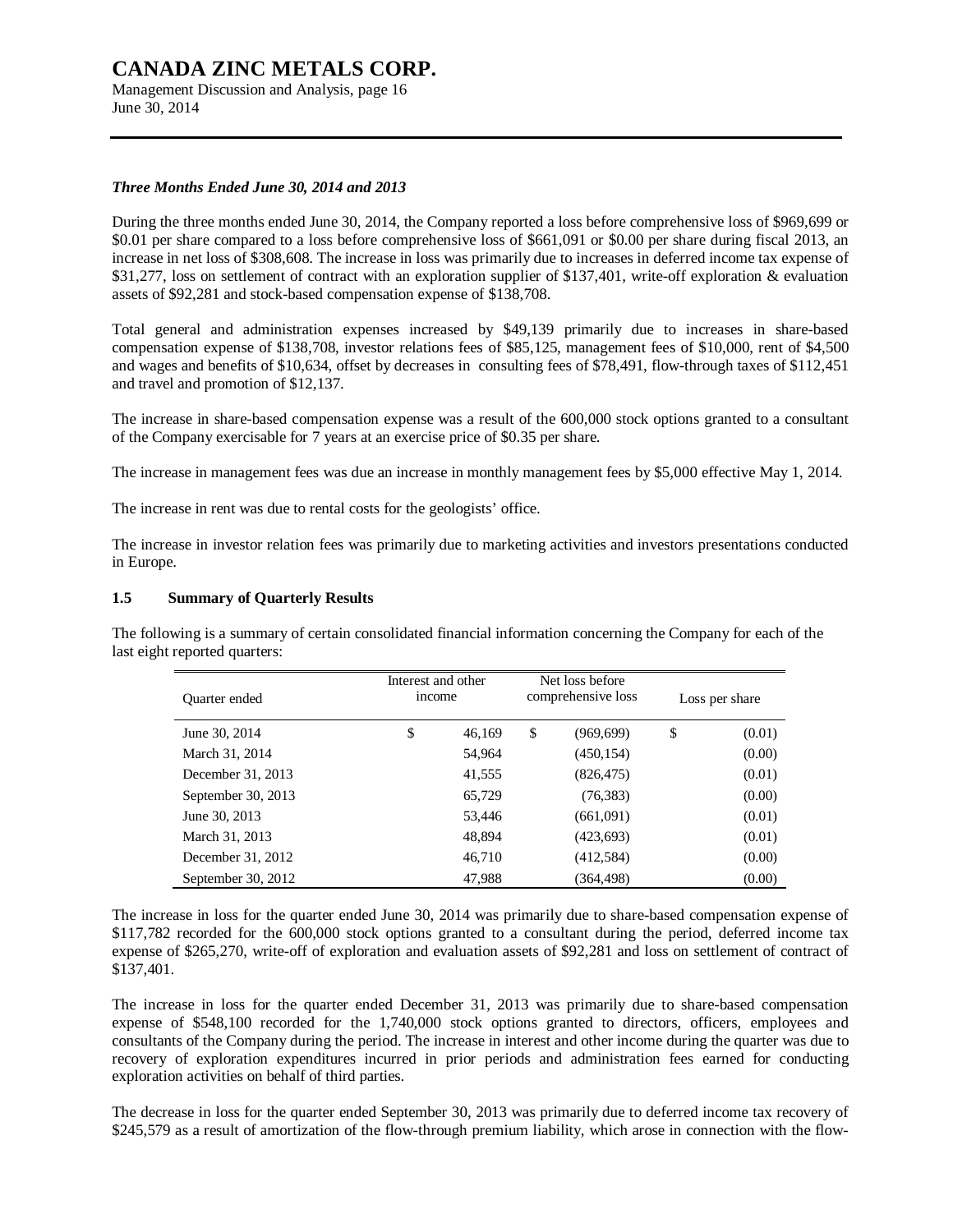# **CANADA ZINC METALS CORP.**  Management Discussion and Analysis, page 17

through private placement of the Company completed in November 2012.

The increase in loss for the quarter ended June 30, 2013 was primarily due to deferred income tax expense of \$233,993.

## **1.6/1.7 Liquidity and Capital Resources**

The Company reported working capital of \$10,347,373 at June 30, 2014 compared to working capital of \$14,349,233 at June 30, 2013, representing a decrease in working capital of \$4,001,860. The decrease in working capital was a result of exploration and evaluation and general administrative expenditures, adjusted fair values of marketable securities, offset by proceeds from the financings completed by the Company during the year. Net cash decreased by \$2,470,235 from \$13,028,707 at June 30, 2013 to \$10,558,472 at June 30, 2014.

During the year ended June 30, 2014, the Company utilized its cash and cash equivalents as follows:

- (a ) \$1,427,235 was used in operating activities, consisting primarily of general and administrative expenditures and changes in non-cash items;
- (b ) the Company received the mineral exploration tax credit ("METC") refund of \$740,349 for its fiscal year ended June 30, 2012 and repaid \$40,743 of the 2011 METC as a result of the CRA's assessment;
- (c ) \$3,316,900 was used for exploration of mineral resource properties and \$67,905 was used for acquisition of equipment and camp upgrades;
- (d ) \$1,000,000 was invested in a non-redeemable guaranteed investment certificate ("GIC") yielding an interest rate of 1.588% per annum maturing December 7, 2015;
- (e ) \$83,890 was used for the purchase of marketable securities and \$44,475 was generated on sale of marketable securities;
- (f ) \$37,652 was used for the purchase of 114,500 common shares of the Company at a weighted average price of \$0.33 per share under the Normal Course Issuer Bid ("NCIB"), which commenced on July 31, 2009 and was subsequently extended in August 2010, 2011, 2012 and 2013;
- (g ) \$2,350,787 was received from the private placements net of finders' fees and regulatory filing fees of \$94,540; and
- (h ) \$400,050 was received from exercise of 1,355,000 share options at a weighted average price of \$0.30 per share.

The Company is engaging in a NCIB because it believes that the market price of its common shares at times does not properly reflect the underlying value of the Company. The purpose of the bid is to reduce dilution of the Company's shares and to enhance the potential future value of the common shares which remain outstanding, thus increasing long term shareholder value. Purchases connected with this bid will be conducted through Canaccord Genuity Corp.'s offices in Vancouver. The Company will pay the market price of the common shares at the time of acquisition and will not purchase more than 2% of the total issued and outstanding common shares within any 30 day period.

During the year ended June 30, 2014, the Company completed the following financings:

- (i) September 2013 a private placement with Teck for 1,250,000 units of the Company at a price of \$0.40 per unit, resulting in a total subscription of \$500,000. Each unit consisted of one common share and one share purchase warrant that will entitle Teck to purchase one additional common share of the Company within 24 months at a price of \$0.40 per share. The Company paid \$3,250 in regulatory filing fees in connection with the private placement;
- (ii) December 2013 a flow-through private placement of 2,112,600 shares at a price of \$0.40 per common share for gross proceeds of \$845,040. The Company paid a finder's fee of \$33,802 and incurred regulatory filing fees and other expenses of \$6,075 in connection with the private placement;
- (iii) February 2014 a flow-through private placement of 1,739,630 shares at a price of \$0.575 per common share for gross proceeds of \$1,000,287. The Company paid a finder's fee of \$40,011 and incurred regulatory filing fees and other expenses of \$6,052 in connection with the private placement; and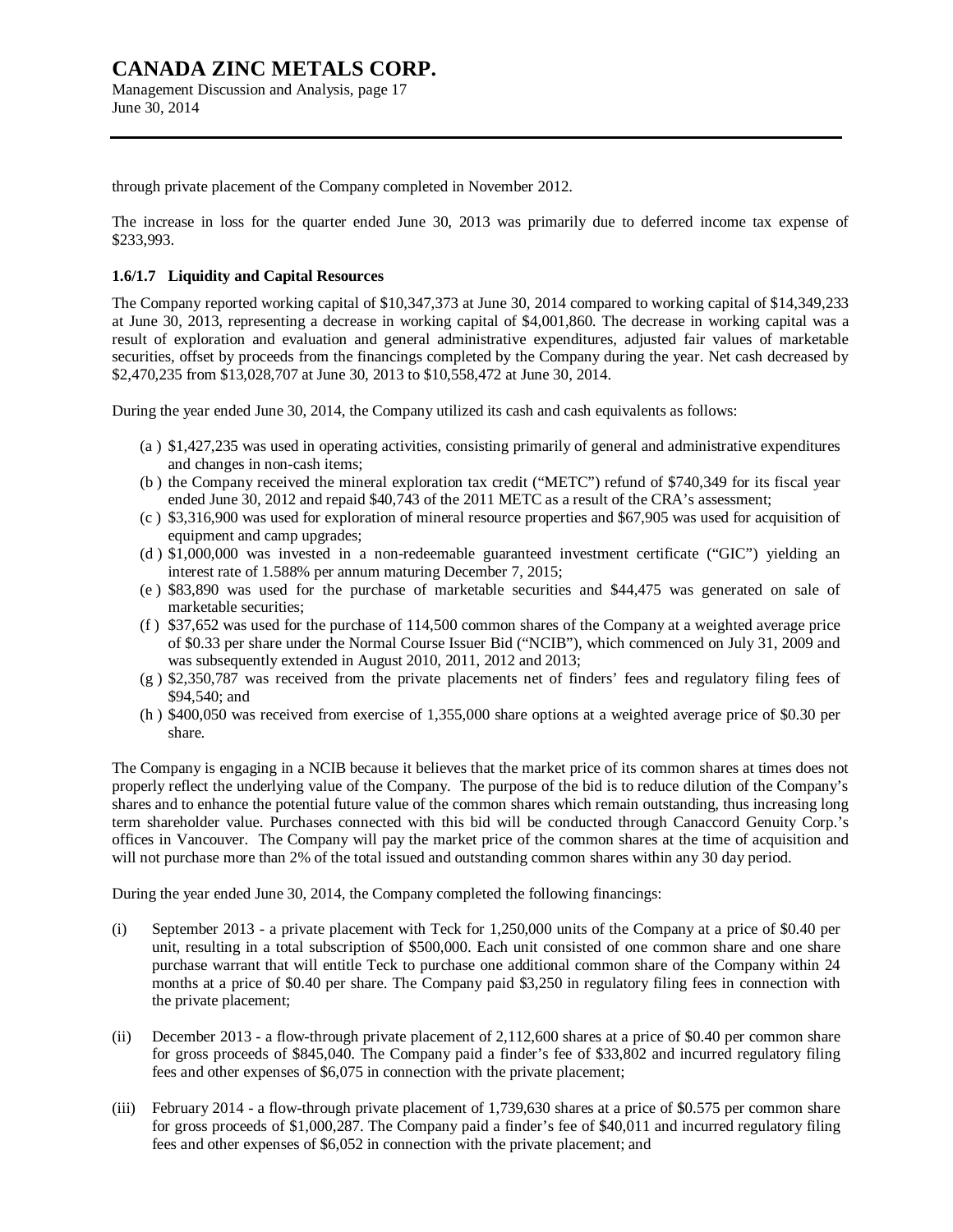# **CANADA ZINC METALS CORP.**  Management Discussion and Analysis, page 18

June 30, 2014

(iv) February 2014 - a non flow-through private placement of 200,000 units at a price of \$0.50 per unit for gross proceeds of \$100,000. Each unit consists of one common share and one-half share purchase warrant of the Company. Each whole warrant will entitle the holder to purchase one additional common share at a price of \$0.75 for a period of 18 months from closing. The Company paid a finder's fee of \$4,000 and incurred regulatory filing fees and other expenses of \$1,350 in connection with the private placement.

Current assets excluding cash as at June 30, 2014 include receivables of \$111,761, which consisted of GST recoverable of \$51,574, interest receivable on security deposits of \$536 and a refund of flow-through Part XII.6 tax of \$59,651, recoverable mineral exploration tax credits ("METC") of \$296,846, prepaid expenses of \$33,187 and marketable securities with a fair market value of \$255,796. Current assets excluding cash as at June 30, 2013 include receivables of \$42,809, which consisted of GST recoverable of \$42,210, interest receivable on short-term investments of \$539 and other receivables of \$60, METC recoverable of \$826,103, prepaid expenses of \$10,255 and marketable securities with a fair market value of \$1,078,980.

Current liabilities as at June 30, 2014 consisted of trade payables and accrued liabilities of \$745,191, mainly consisting of exploration invoices and flow-through premium liability recorded in connection with the flow-through private placements of \$163,498. The flow-through premium liability does not represent a cash liability to the Company and will be fully amortized to the statement operations and comprehensive loss once the Company incurs exploration expenditures qualifying for the flow-through program. Current liabilities as at June 30, 2013 consisted of trade payables and accrued liabilities of \$342,818, amounts due to related parties of \$18,310 and flow-through premium liability of \$276,493.

The other sources of funds potentially available to the Company are through the exercise of outstanding stock options and share purchase warrants. See Item 1.15 – Other Requirements – Summary of Outstanding Share Data. There can be no assurance, whatsoever, that any or all of these outstanding exercisable securities will be exercised.

The Company has and may continue to have capital requirements in excess of its currently available resources. In the event the Company's plans change, its assumptions change or prove inaccurate, or its capital resources in addition to projected cash flow, if any, prove to be insufficient to fund its future operations, the Company may be required to seek additional financing. Although the Company has been successful in raising the above funds, there can be no assurance that the Company will have sufficient financing to meet its future capital requirements or that additional financing will be available on terms acceptable to the Company in the future.

The Company's overall success will be affected by its current or future business activities. The Company is currently in the process of acquiring and exploring its interests in resource properties and has not yet determined whether these properties contain mineral deposits that are economically recoverable. The continued operations of the Company and the recoverability of expenditures incurred in these resource properties are dependent upon the existence of economically recoverable reserves, securing and maintaining title and beneficial interest in the properties, obtaining necessary financing to explore and develop the properties, and upon future profitable production or proceeds from disposition of the resource properties.

The Company is exposed in varying degrees to a variety of financial instrument related risks.

## *Credit Risk*

Credit risk is the risk that one party to a financial instrument will fail to discharge an obligation and cause the other party to incur a financial loss. The Company's primary exposure to credit risk is on its bank deposits of \$10,558,472 and a long-term investment in GIC of \$1,000,000. This risk is managed by using major Canadian banks that are high credit quality financial institutions as determined by rating agencies.

The Company's secondary exposure to credit risk is on its receivables. This risk is minimal as receivables consist primarily of refundable government sales taxes, exploration tax credits and interest accrued on GIC investments.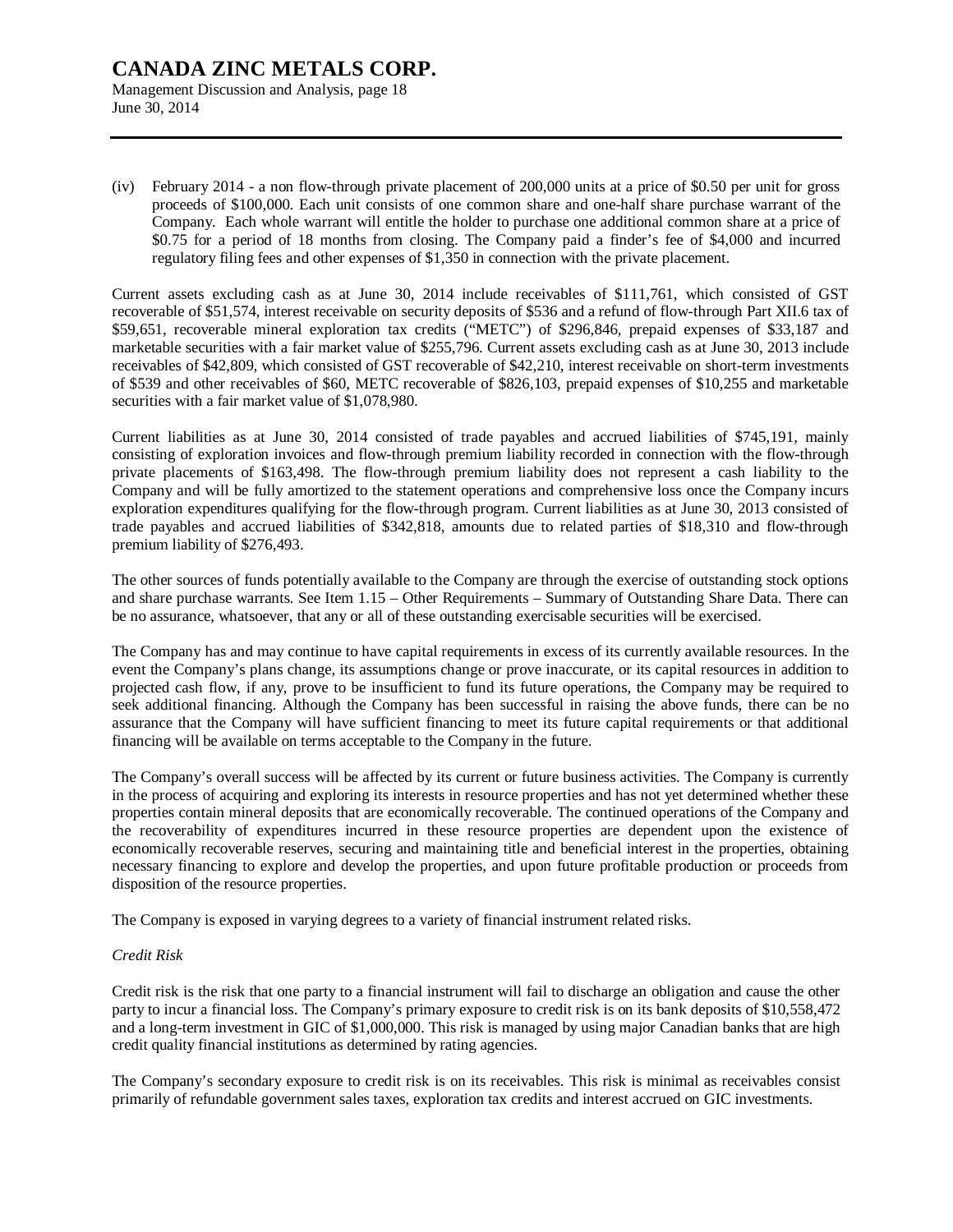Management Discussion and Analysis, page 19 June 30, 2014

## *Liquidity Risk*

Liquidity risk arises through the excess of financial obligations over available financial assets due at any point in time. The Company's objective in managing liquidity risk is to maintain sufficient readily available reserves in order to meet its liquidity requirements at any point in time. The Company achieves this by maintaining sufficient cash and cash equivalents. As at June 30, 2014, the Company was holding cash deposits of \$10,558,472 to settle current cash liabilities of \$745,191. Management believes it has sufficient funds to meet its current obligations as they become due and to fund its exploration projects and administrative costs.

#### *Market risk*

Market risk is the risk of loss that may arise from changes in market factors such as interest rates, foreign exchange rates, and commodity and equity prices. These fluctuations may be significant and the Company, as all other companies in its industry, has exposure to these risks.

#### *Interest Rate Risk*

The Company is exposed to interest rate risk as its bank treasury account earns interest income at variable rate of prime less 1.5%.

#### *Currency Risk*

The Company operates in Canada and is therefore not exposed to significant foreign exchange risk arising from transactions denominated in a foreign currency.

#### *Price risk*

The Company is exposed to price risk with respect to commodity and equity prices. Equity price risk is defined as the potential adverse impact on the Company's earnings due to movements in individual equity prices or general movements in the level of the stock market. Commodity price risk is defined as the potential adverse impact on earnings and economic value due to commodity price movements and volatilities. The Company closely monitors certain commodity prices, individual equity movements, and the stock market to determine the appropriate course of action to be taken by the Company.

The Company also maintains investments in certain marketable securities. There can be no assurance that the Company can exit these positions if required, resulting in proceeds approximating the carrying value of these securities.

#### **1.8 Off-Balance Sheet Arrangements**

The Company does not utilize off-balance sheet arrangements.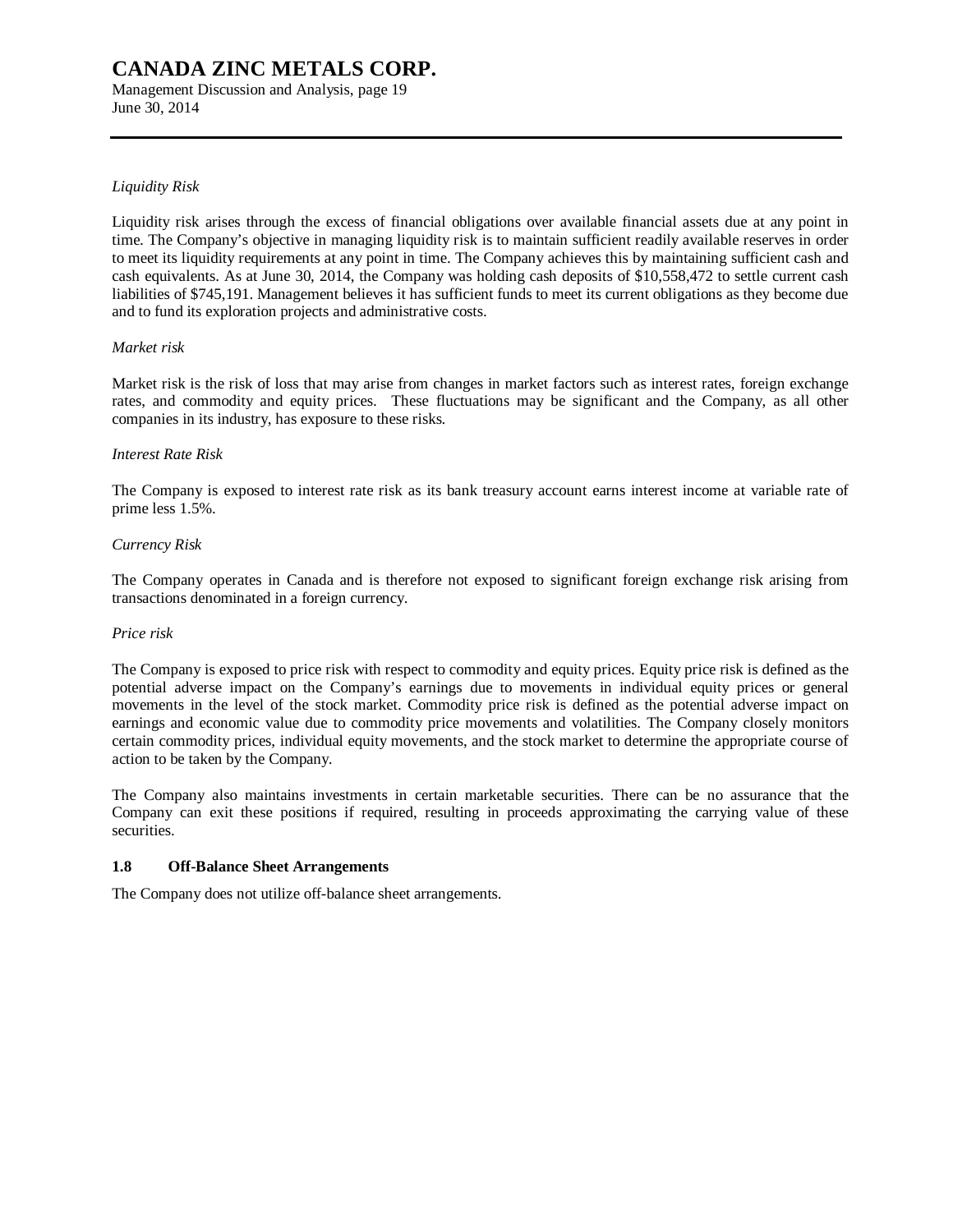Management Discussion and Analysis, page 20 June 30, 2014

### **1.9 Transactions with Related Parties**

The remuneration of directors and other key management personnel during the years ended June 30, 2014 and 2013 were as follows:

|                                         | 2014          | 2013          |
|-----------------------------------------|---------------|---------------|
| Bonuses (ii)                            | \$<br>50,907  | \$<br>63,000  |
| Consulting fees (iii)                   | 15,000        | 15,000        |
| Directors fees (iv)                     | 50,000        | 50,000        |
| Exploration and evaluation expenditures |               |               |
| (geological consulting) (v)             | 140,016       | 140,016       |
| Management and administration (i)       | 364,000       | 354,000       |
| Share-based compensation (vi)           | 369,038       | 12,603        |
| Total                                   | \$<br>988.961 | \$<br>634.619 |

- (i) On May 1, 2007, the Company entered into a management and administrative agreement with Varshney Capital Corp. ("VCC"), a company with two common directors, Peeyush Varshney and Praveen Varshney, whereby the Company agreed to pay management and administrative fees of \$12,500 and \$5,000 per month, respectively. The agreement was amended effective July 1, 2011 and May 1, 2014 to increase the monthly management fee to \$24,500 and \$29,500, respectively. During the year ended June 30, 2014, the Company paid or accrued \$304,000 (2013 – \$294,000) for management fees and  $$60,000 (2013 - $60,000)$  for administrative fees to VCC;
- (ii) the Company paid bonuses of  $$48,907$  (2013  $$60,000$ ) to VCC and  $$2,000$  (2013  $$3,000$ ) to Ridgeview Resources Ltd., a company controlled by VP of Exploration of the Company, Ken MacDonald;
- (iii) the Company paid or accrued \$15,000 (2013 \$15,000) for consulting fees to Sircon AG, a company controlled by director of the Company, Marco Strub;
- (iv) the Company paid or accrued \$50,000 (2013 \$50,000) in directors' fees to five directors of the Company including Henry Giegerich, John Thomas, Marco Strub, Peeyush Varshney and Praveen Varshney;
- (v) the Company paid or accrued geological consulting fees of \$140,016 (2013 \$140,016) that were partially recorded in exploration and evaluation costs to Ridgeview Resources Ltd.; and
- (vi) the Company granted an aggregate of 1,150,000 stock options to directors and officers of the company, exercisable for a period of 10 years, at a price of \$0.39 per share. Share-based compensations are the fair value of options that have been granted to directors and executive officers and the related compensation expense recognized over the vesting periods.

During the year ended June 30, 2014, 620,000 (2013 - Nil) share options were exercised by the CEO and CFO of the Company at an average price of \$0.25 per share of for total proceeds of \$155,000.

As at June 30, 2014, \$Nil (2013 - \$18,310) was due to a director of the Company for reimbursement of business expenses.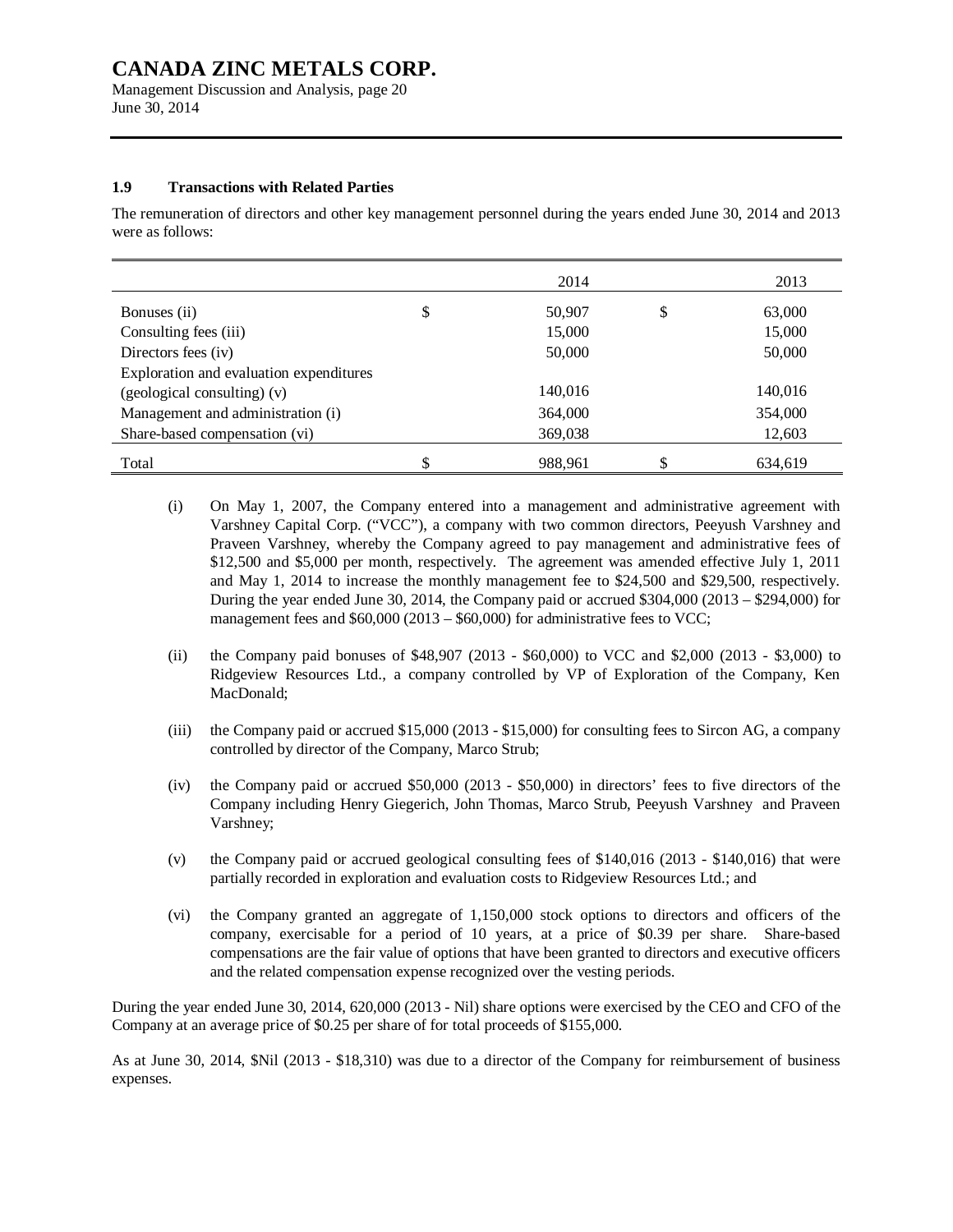Management Discussion and Analysis, page 21 June 30, 2014

## **1.10 Fourth Quarter**

During the fourth quarter ended June 30, 2014, the Company:

- had commenced drilling on the Cardiac Creek deposit;
- received the METC refund of \$740,349 for its fiscal year ended June 30, 2012; and
- granted 600,000 stock options exercisable for 7 years at a price of \$0.39 per share to a consultant.

Please also see Summary of Quarterly Results section of the MD&A.

Subsequent to the year ended June 30, 2014:

- The Company received the METC refund of \$296,846 for its fiscal year ended June 30, 2013;
- The Company received TSXV approval for its new NCIB application to purchase at market price up to 7,441,968 common shares, being approximately 5% of the Company's issued and outstanding common shares through the facilities of the TSXV. The bid commenced on August 1, 2014 and will stay open for another 12 months;
- The Company repurchased 54,500 of its common shares for the total consideration of \$22,493 at a weighted average price of \$0.41 per share;
- The Company cancelled and returned to its treasury, 117,000 common shares of which 114,500 were repurchased by the Company prior to June 30, 2014;
- 200,000 share options granted to a consultant of the Company in prior years were exercised and 200,000 common shares were issued for total proceeds of \$80,000; and
- The Company completed a private placement of 2,943,310 flow-through shares at a price of \$0.55 per flow-through share for gross proceeds of \$1,618,821, and 580,750 non flow-through units at a price of \$0.50 per unit for gross proceeds of \$290,375. Each unit consists of one common share and one-half share purchase warrant of the Company. Each whole warrant entitles the holder to purchase one additional common share at a price of \$0.75 for a period of 12 months from closing. The Company paid a finder's fee of \$82,622 in connection with the private placement.

## **1.11 Proposed Transactions**

The Company does not have any proposed transactions as at June 30, 2014 other than as disclosed elsewhere in this document.

## **1.12 Critical Accounting Estimates**

Not applicable to venture issuers.

## **1.13 Changes in Accounting Policies including Initial Adoption**

The financial information presented in this MD&A has been prepared in accordance with International Financial Reporting Standards. Our significant accounting policies are set out in Note 2 of the audited consolidated financial statements of the Company, as at and for the year ended June 30, 2014. The new standards adopted by the Company effective July 1, 2013 include IFRS 10 Consolidated Financial Statements, IFRS 11 Joint Arrangements, IFRS 12 Disclosure of Interest in Other Entities and IFRS 13 Fair Value Measurement. The adoption of these standards had no material impact on the financial statements of the Company. Please also see Note 2 of the audited consolidated financial statements of the Company, as at and for the year ended June 30, 2014.